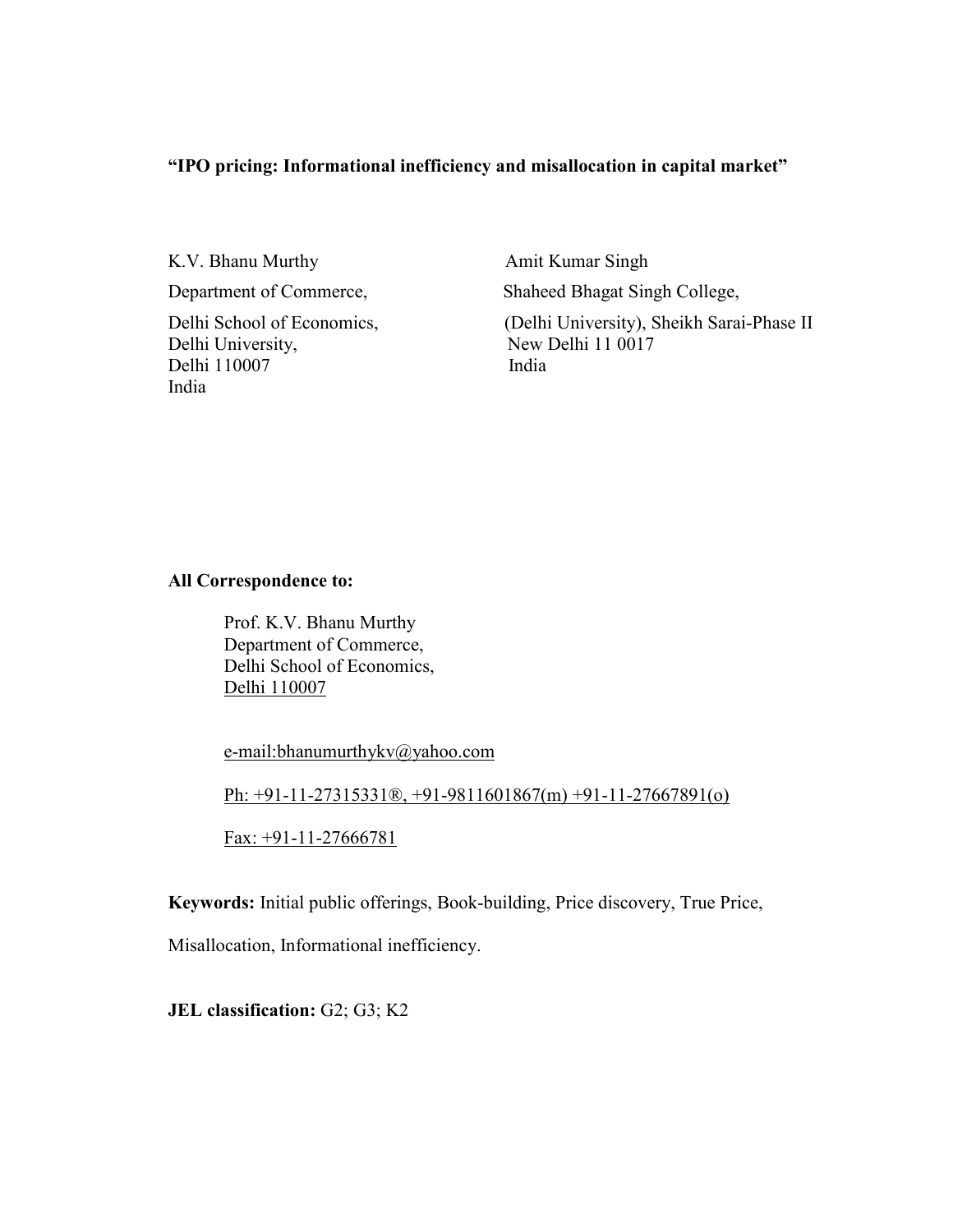# "IPO pricing: Informational inefficiency and misallocation in capital market"

Extant literature is not unequivocal about IPO pricing. It is almost silent about the misallocation in the capital market. IPO pricing is mostly argued from the point of view of listing gains/ losses.

This paper seeks to explain the process and outcomes of IPO pricing in the capital market with the help of a basic model. With the help of certain cases it attempts to show that asymmetric information and informational inefficiency lead to misallocation of capital, adverse selection costs and moral hazard costs.

Prof. K.V. Bhanu Murthy Amit Singh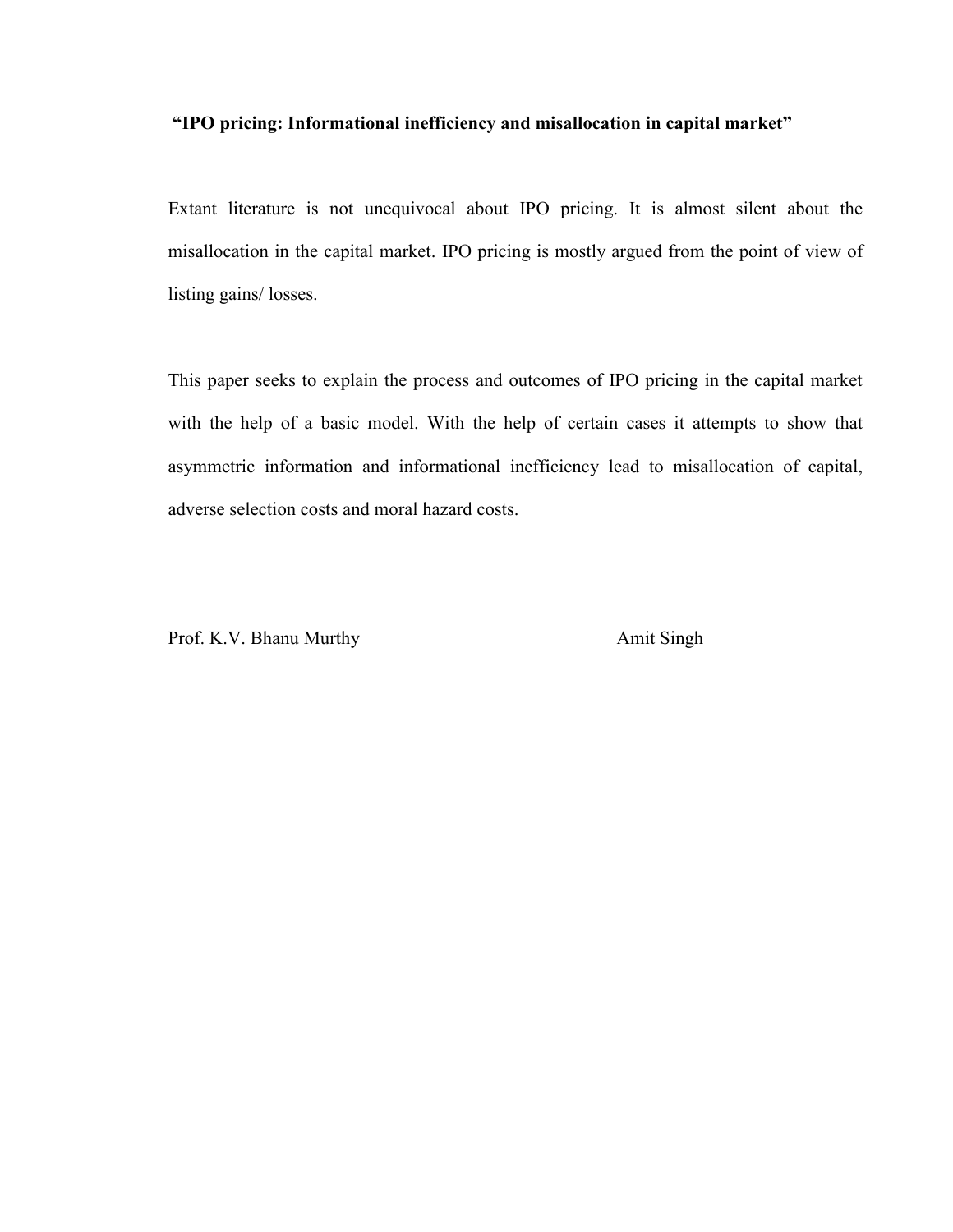# Introduction

The Initial Public Offer (IPO) market is, in other words, the primary market. Extant literature is not unequivocal about IPO pricing. It is almost silent about the misallocation in the capital market. IPO pricing is mostly argued from the point of view of listing gains/ losses and from the point of view of the individual investor rather that the capital market that is meant to mobilize and allocate capital fund. Unlike the secondary market, the IPO market is involved in the augmentation of capital. In the secondary market there is a transfer of wealth but there is no creation of new wealth. The concern of this paper is that the nature, process and outcome of IPO pricing is that it encourages misallocation of capital, is based on asymmetric information and distorts market signals and incentives of investment in the capital market.

This paper is laid out in five sections. In I Section we shall be discussing the micro-market structure of the IPO market. In the next section we shall develop a basic model that seeks to explain pricing under the fixed pricing era, namely, during the phase of Controller of Capital Issues (CCI). It also explains the subsequent Book Building process and the nature of 'true price' and its establishment. The third Section discusses the methodological details. Section IV presents the results. The final Section V gives conclusions, recommendations, and further research.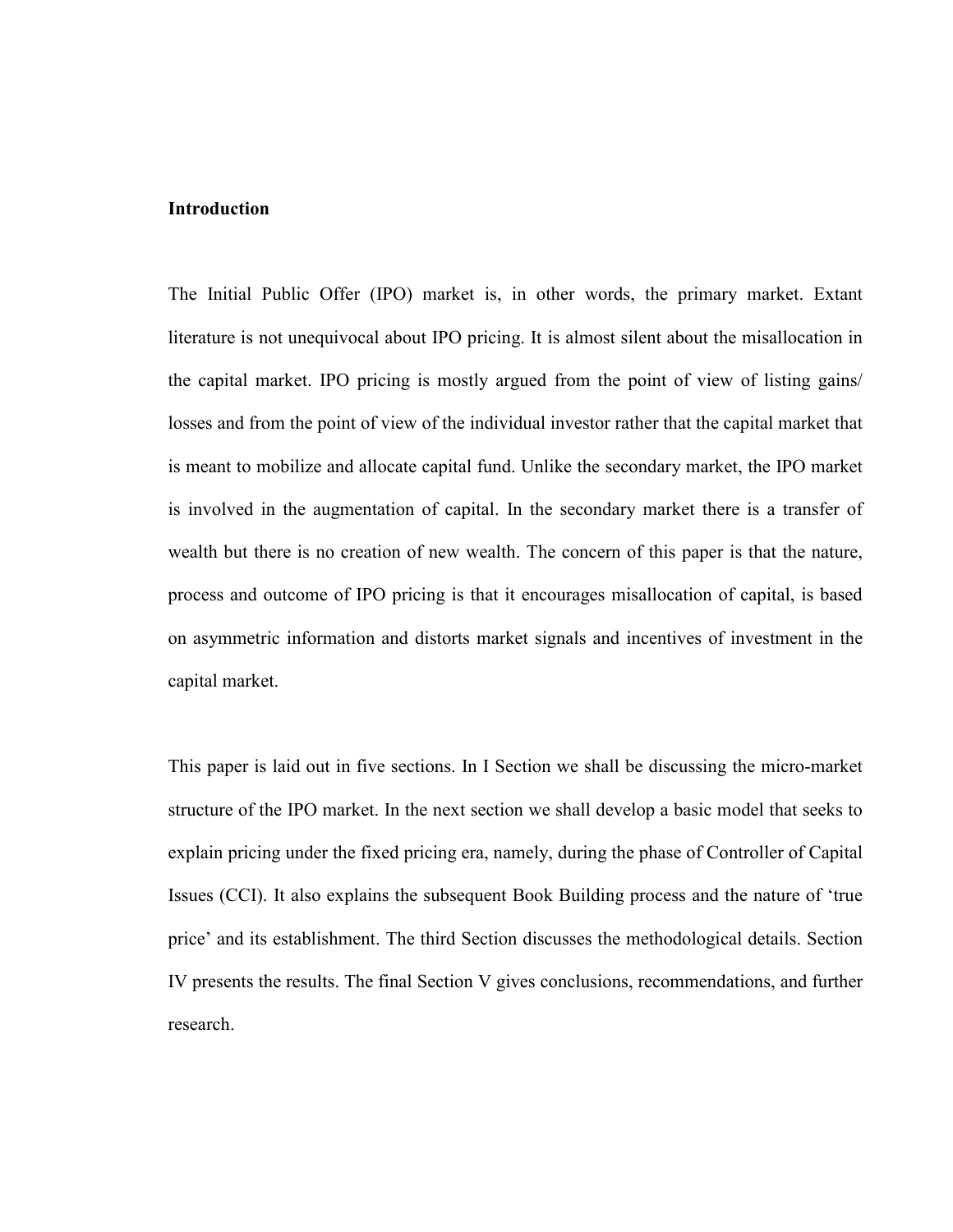## Section I: Market Micro Structure

Pricing of a new capital asset or instrument is the most critical element in the capital market.

The role of price in the capital market is the following:

- 1. It acts as a signal for attracting capital funds.
- 2. It equilibrates demand and supply.
- 3. It is a summary valuation of the underlying fundamentals of the share.
- 4. It is a summary of the information content of trading in a market.

Pricing Methods: The Initial Public Offer (IPO) can be priced on the basis of three methods:

- Auctions where the market price of the securities is determined after the bids are submitted.
- Fixed Price where the price is set prior to the allocation.
- Book Building where an indicative range is given before hand and the offer price and quantum to be issued is decided on the basis of bids received.

In the history of Indian stock markets, the two important methods of evaluating capital assets have been:

- i) Fixed prices based on a 'formula'; and
- ii) The book building approach, consisting of price banding.

The issue of pricing of IPO can be studied by taking two regimes separately, that is:

- Pre-liberalisation The Controller of Capital Issues (CCI) era (before 1991).
- Post liberalisation Securities Exchange Board of India (SEBI) era (1992 onwards).

CCI era – In pre-liberalisation period, IPOs were priced through 'CCI formula'. The firms were required to take approval from the office of CCI (Controller of Capital Issues) for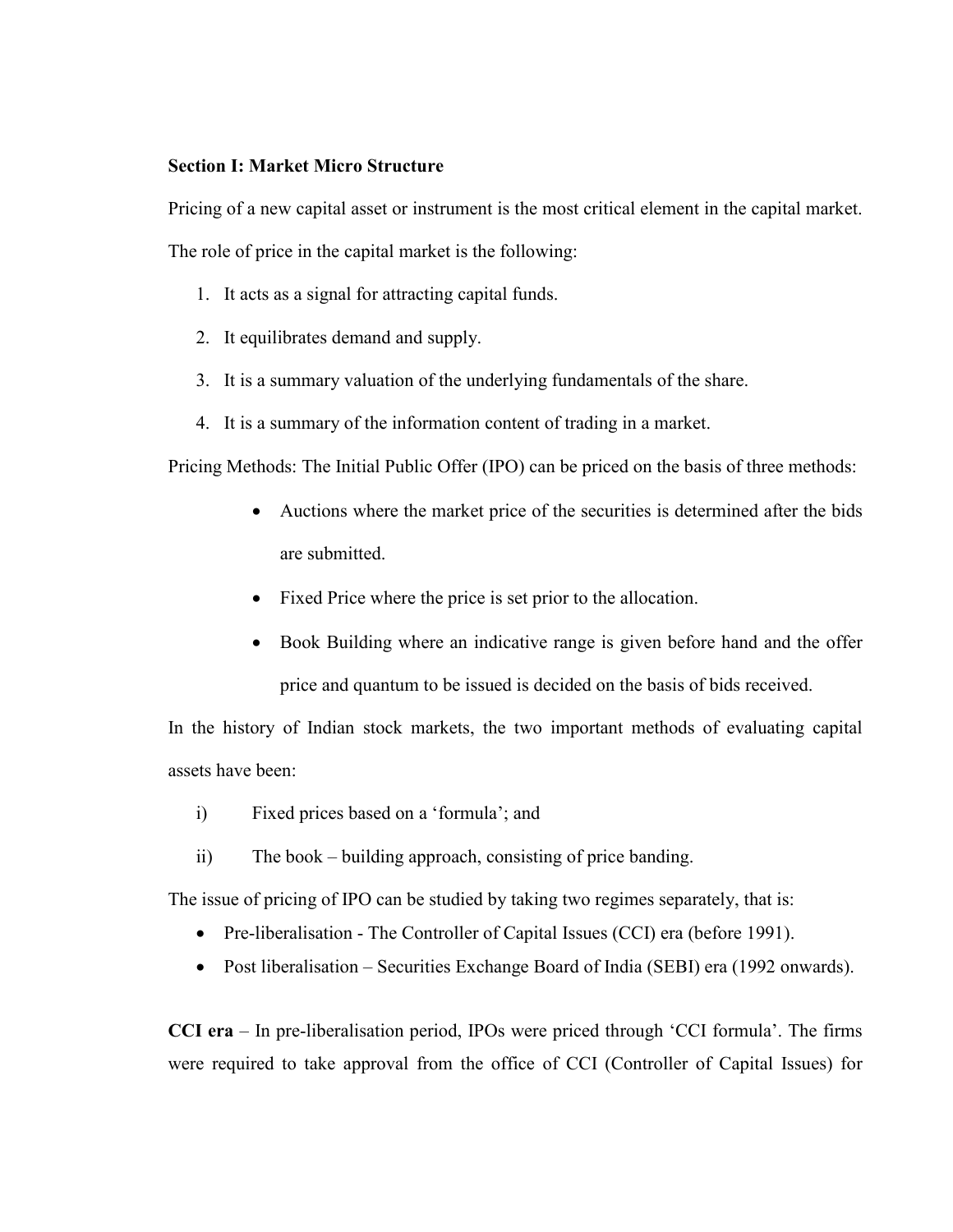raising capital and the CCI used to fix the size and price of the IPO. The economic rationale behind the philosophy was to ensure that there is no concentration of economic power.

But there has been a changing paradigm in financial sector. The Narasimham Committee, in 1991, initiated a reform process in capital market where it removed all kinds of controls and restrictions and introduced the elements of transparency, disclosure and freedom based on a well framed regulatory framework.

The Indian securities market has undergone several structural as well as policy reforms particularly after the deregulation of the economy. The vibrant economic environment and the waves of globalization and liberalization have contributed substantially for the deepening, widening and broadening of the securities market. A comprehensive package of reforms was introduced consisting of measures to liberalize, regulate and develop the market, the most applaudable reform being the dismantling of Controller of Capital Issues (CCI) and the introduction of free pricing. All kinds of controls over the pricing, timing and designing of capital issues are abolished. On the similar lines a new mechanism named as book building was recognized as a method of pricing by Securities and Exchange Board of India on the recommendation of the committee under the chairmanship of Y.H. Malegam in 1995." the primary market witnessed a boom both in terms of no of issues and the amount of issues under SEBI era in comparison to CCI regime.

The two periods can be studied from the point of view of the differing pricing methods:

1. Fixed price method: It is a traditional method of pricing the IPOs. Here the issuer and the merchant banker agree on the issue price before making the actual issue and the investors are required to fill in an application form at this price and subscribe to the issue. As the issuer (or Controller) fixes the issue price well before the actual issue is launched or listed, it is a cautious and conservative in price so that the issue is fully subscribed. The issue usually has underwriters. The underwriters do not like the issue to devolve on them and hence, favour conservative pricing of the issue. On account of conservative pricing, it is generally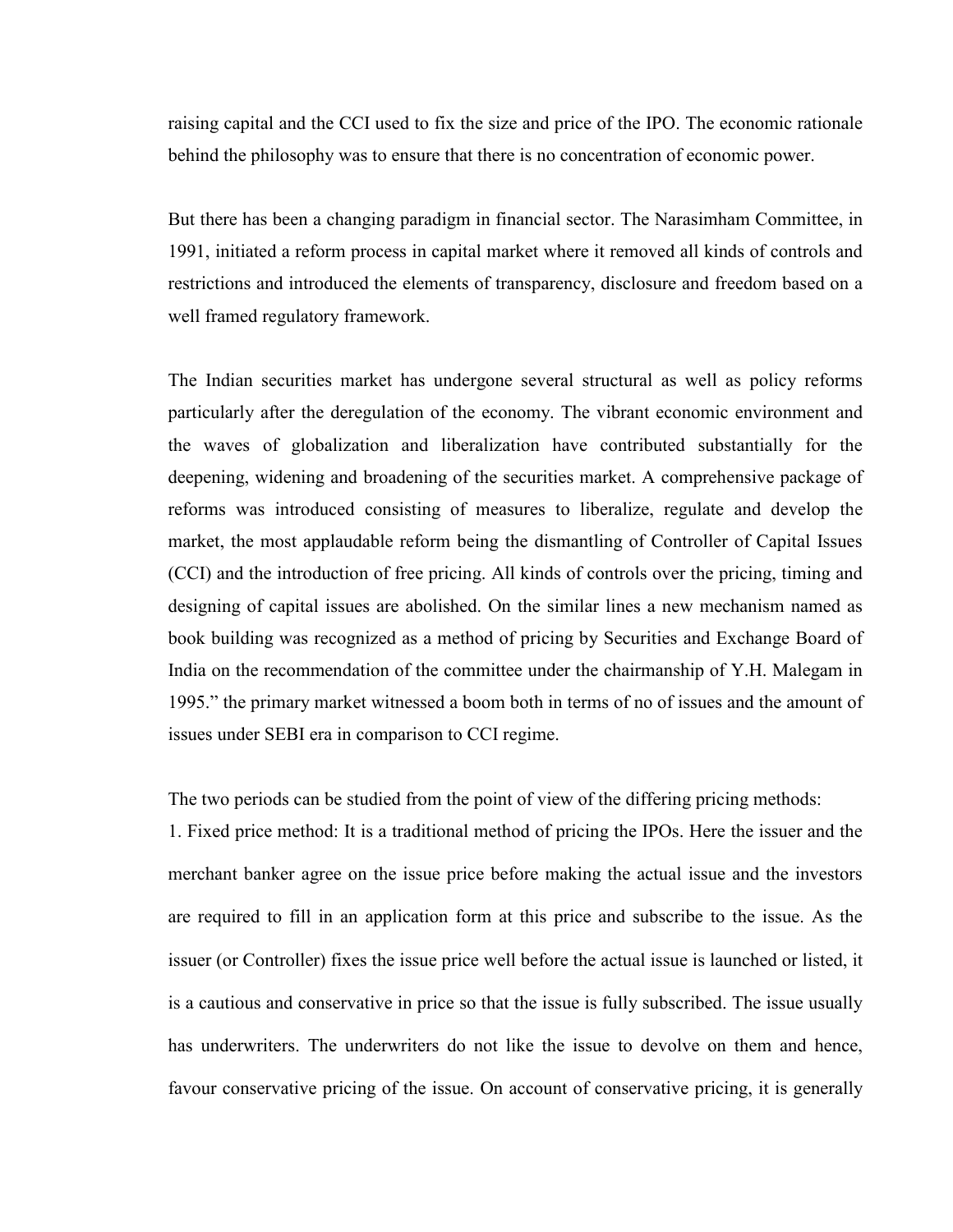over-subscribed, hence there is some unsatisfied demand for the issue and there is high probability of the market price rising above the issue price after listing.

2. Book Building Method: Book Building charges a price that the market can bear. Book building usually leads to more aggressive pricing than traditional fixed price method. Under book building, since all applicants above the cut off points are allotted shares, ideally, there should not be any pressure of unsatisfied demand in the market, leading to a lesser possibility of market prices rising above the issue price after listing. Thus, IPOs based on book building method may give fair pricing.

Book Building is a price discovery mechanism used by companies issuing the securities. SEBI defines book building as "a process undertaken by which demand for the securities proposed to be issued by a body corporate is elicited and built up and the price for such securities is assessed for the determination of the quantum of such securities to be issued by means of a notice, circular, advertisement, document or information memorandum or offer document."

Book Building is basically a price and demand discovery mechanism. Under this system during the period for which the book for the IPO is open, bids are collected from investors at various prices which are above or equal to floor price. The offer price is determined after the bid closing date on the basis of some evaluation criterion.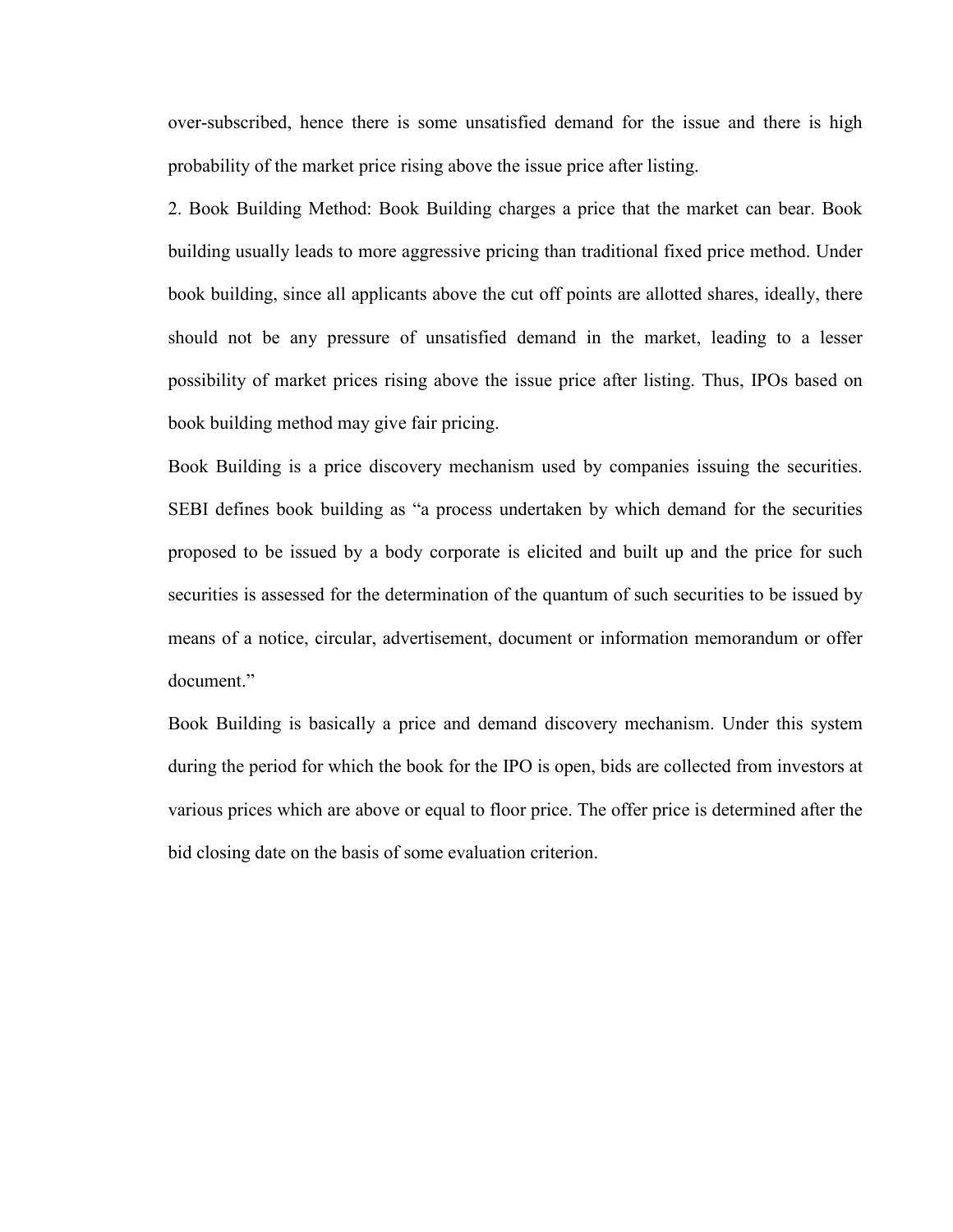# Figure 1

# BOOK BUILDING PROCESS

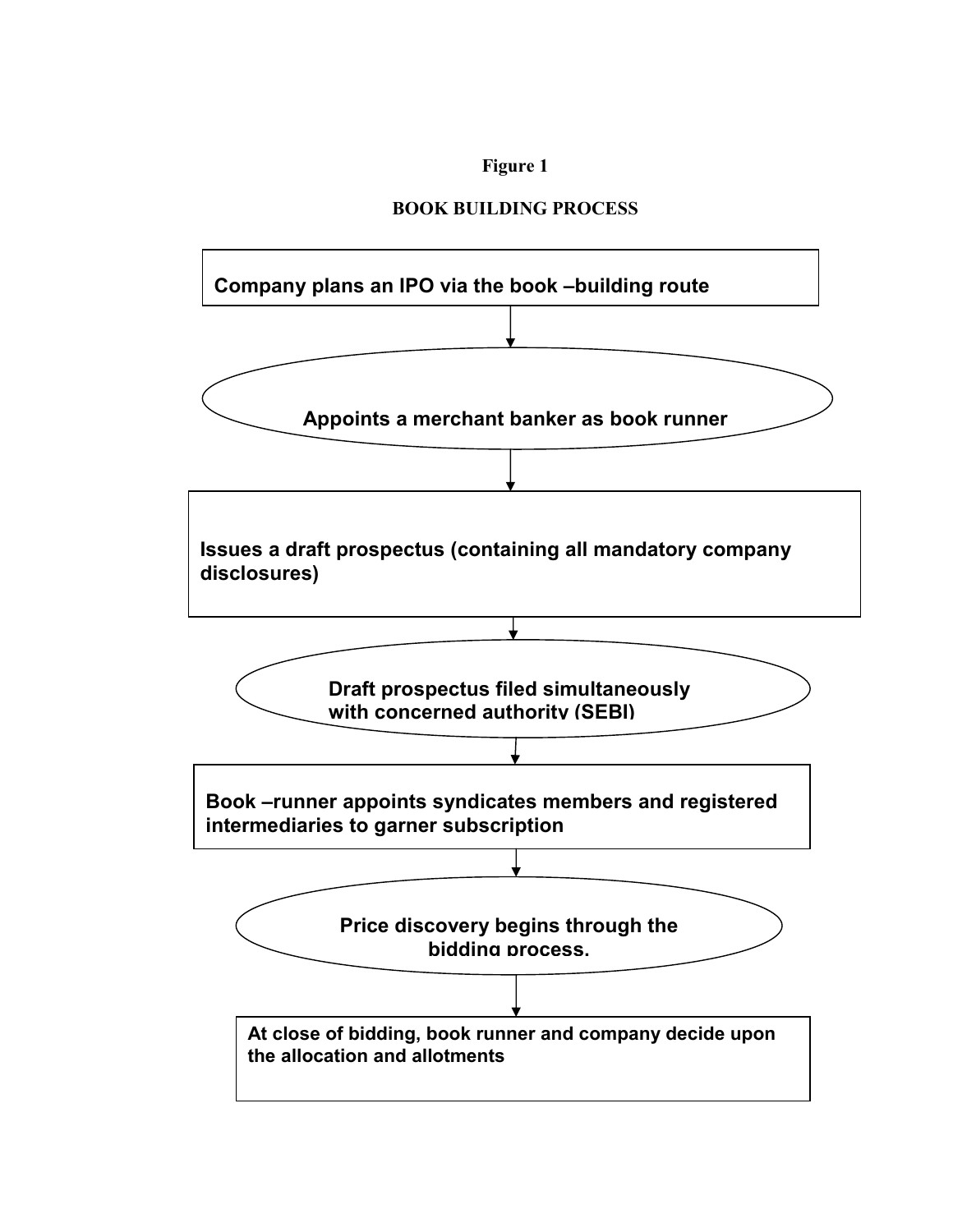## Why Book Building?

The most apparent reason for the book building is the price discovery which is inherent and inbuilt in the system itself. No issuer knows the true price of his shares, no merchant banker knows the true price of shares; it is only the market that knows this price. And the book building mechanism induces the market to discover the price.

It provides the investors an opportunity to participate in the price fixing process. It is an interactive process, a change from the process involving offer and acceptance. Here the investor himself determines the price what he is willing to pay and what is acceptable to the company. It gives the realistic price as it is decided at a date which is very close to the date of opening of the issue. It gives the fair price as it is determined on the basis of bids made by the investors.

It evaluates the intrinsic worth of the securities and credibility of the company in the eyes of the public. There are better chances of the success of the issue. The cost of the issue is significantly reduced. There are less chances of IPO underpricing. However, often many stocks contradict this.

#### Steps involved in Book Building process

A company intending to sell its share appoints one of the lead managers bankers as bookrunner. The investment bank prepares a registration statement to be filed with the regulator (SEBI in India). This registration document contains the management related information,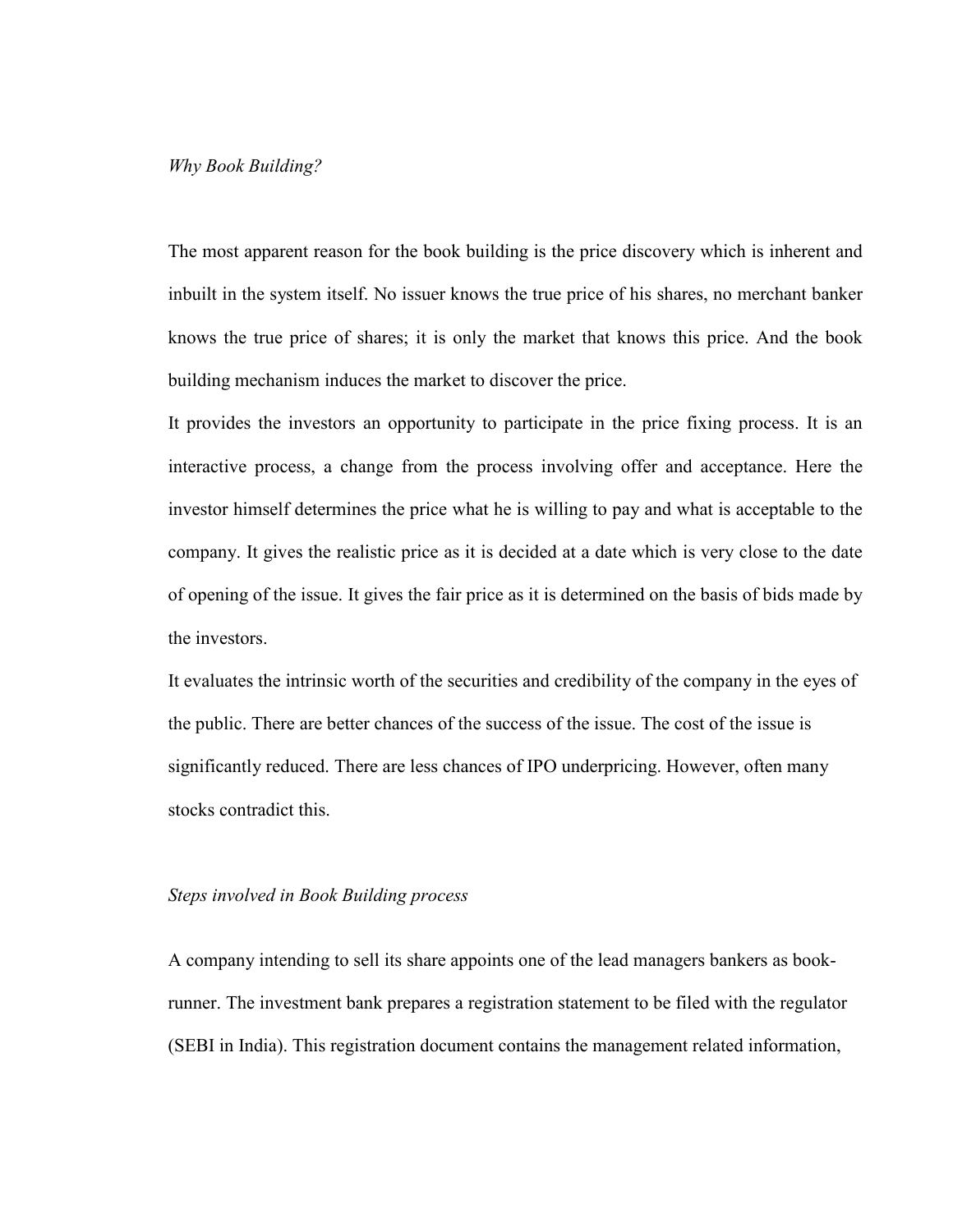the current promoters' holdings structure, financial statements of the firm, legal issues related information, if any and the purpose of IPO.

This document must be signed off for further proceedings. The regulator takes some time, which is called as 'cooling off period', to verify accuracy of the information provided in the registration document. Since the company will become public limited (from privately held) and the regulator has to look after the interests of investors, there are strict rules in place to get the required approval. During the cooling off period the merchant bank prepares the 'Red Herring prospectus'. The main purpose of Red herring prospectus is to attract potential investors by giving complete information like performance of the company, future growth potential of the firm, senior management profile etc. The investment bank meets potential investors and gathers their views on the timing of the issue and the best price to get the issue subscribed fully.

The book runner submits draft prospectus to SEBI for approval. The prospectus contains the detail regarding the total amount to be raised by way of issue but not necessarily the price at which the shares are to be issued. The book runner forms a team of other merchant bankers, financial institutions and brokers who are as syndicate members. The syndicate members invite bids from their clients for subscribing to the shares of the public, as per the detail given in the draft prospectus. The record of all the bids is finally submitted to the book runner. The book runner, on the basis of bids received; determine the final price which in no case greater than the price mentioned in the prospectus of the company. After determining the price, the syndicate member are required to obtain the subscription amount from their before the date of opening of issue to the general public. The application money obtained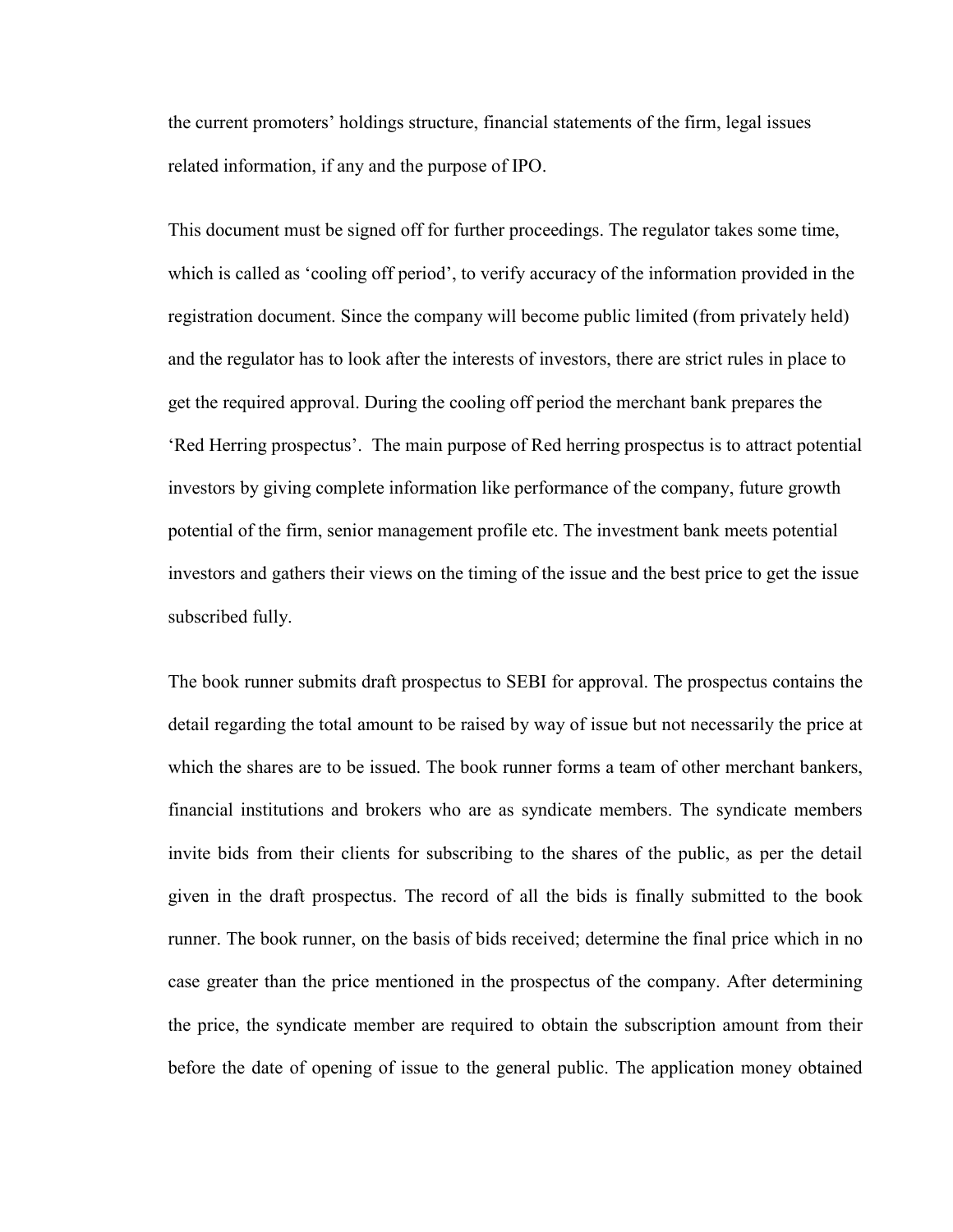from placement portion and net offer to the public are kept in different accounts. In case of under subscription in one category, the unsubscribed portion is offered to the other category.

#### Role of Merchant banker in an IPO process

Basically, during initial start of IPO process and till the end of IPO implementing various steps involved in ipo process 'Merchant bankers' are the financial intermediaries who assist corporate entities in raising funds from different sources. It could be in the firm of equity shares or loan from financial institution. Merchant bankers are required to be registered with SEBI under its (Merchant Bankers) Regulations, 1992.

The application shall be made for any one of the following categories of the merchant banker namely:-

Category I), that is

 i) to carry on any activity of the issue management which will inter alia consist of preparation of prospectus and other information relating to the issue, determining financial structure , tie-up of financier and final allotment and refund of the subscription; and ii) To act as advisor, consultant, manager, underwriter, portfolio manger.

Category II) that is, to act as advisor, consultant, co-manger, underwriter, portfolio manger. Category III) that is to act as underwriter, advisor, consultant to an issue.

Category IV) that is to act only as advisor or consultant to an issue

Capital adequacy requirement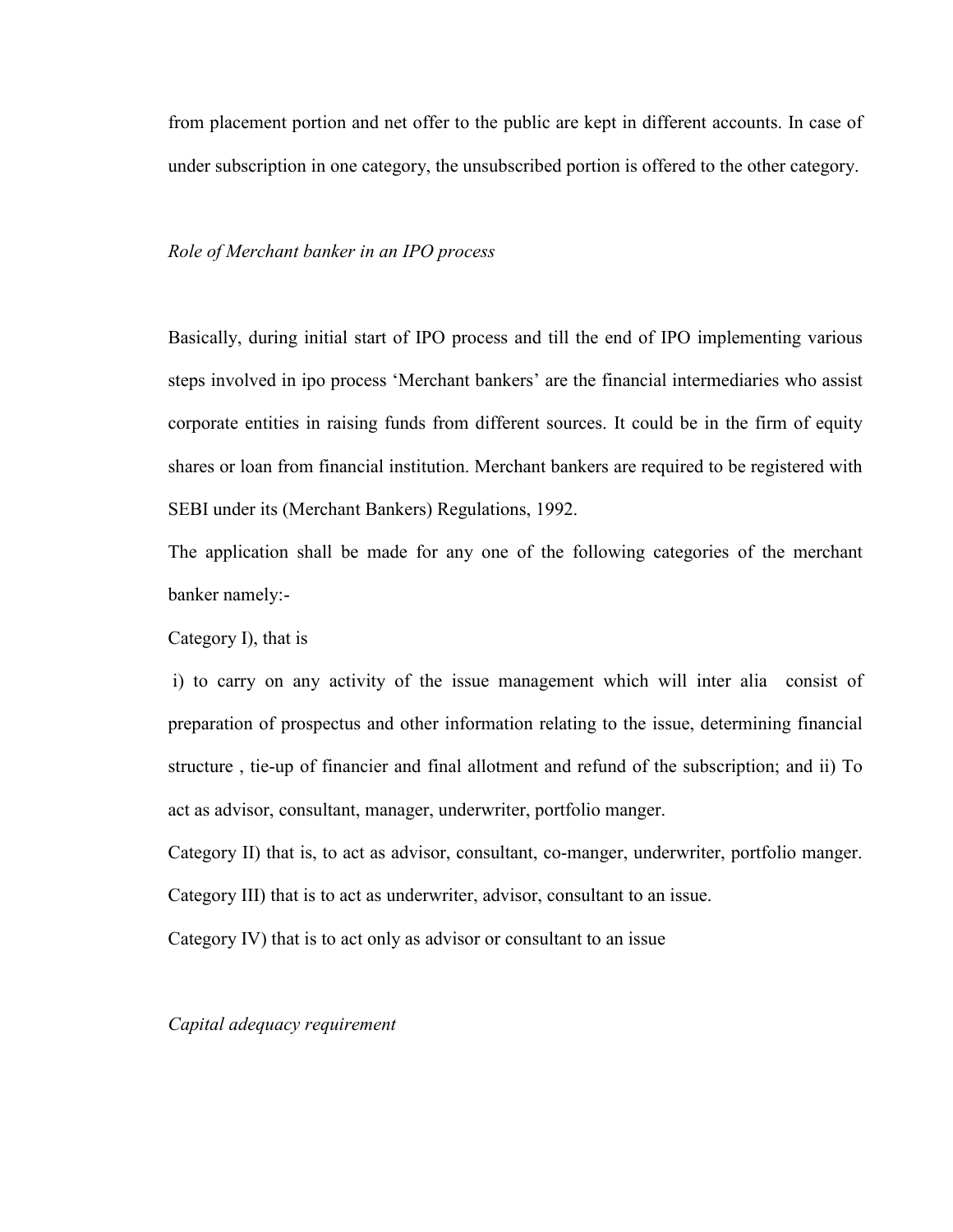The capital adequacy requirement referred to in sub –regulation 6 shall not be less than the net worth of the person making the application for grant of registration

| Category     | Minimum amount |
|--------------|----------------|
| Category     | Rs 5,00,00,000 |
| Category II  | Rs 50,00,000   |
| Category III | Rs 20,00,000   |
| Category IV  | nil            |
|              |                |
|              |                |

For the purpose of sub regulation (1) the net worth shall be as follows namely

# Strategy of the syndicate

Although the term 'syndicate' refers to a conglomerate of merchant bankers which is usually formed in the case of a large Issue, here we use the term to signify a group of interested entities who act behind the scenes, like the underwriters, book-runners, auditor who have prepared the three years accounts reflected in the Red Herring prospectus. Since a certain minimum fixed cost is incurred by the merchant banker the commission is larger on small deals in percentage terms. In the case of larger issues the syndicate tries to win over the IPO Company by minimizing their own rate of commission. At the same time their game plan is to maximize their earning from the issue. They do so by exploring the paying capacity of potential investors during the 'cooling-off period' by holding meeting with them. In fact, they assess the elasticity of demand for the particular Issue. By lowering the rate of commission they have got the deal. Now the attempt is to maximize total turnover of the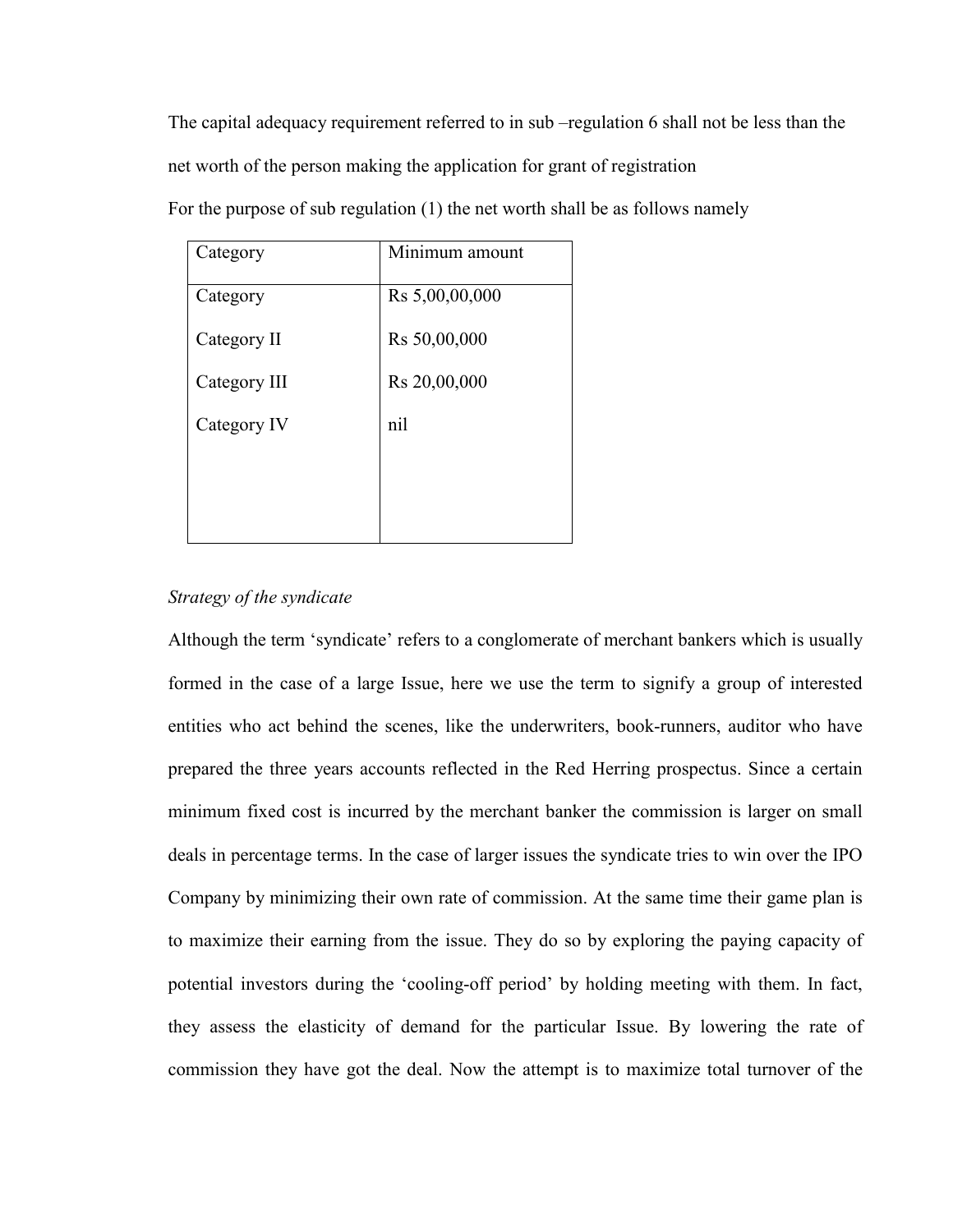Issue. If by raising price the quantity demanded (number of applicants \* size of application (number of shares) does not fall then their variable cost is fixed but their total revenue rises because it is based on turnover in value terms. Similarly, if the demand for a small sized issue is limited through the book-building process they try to increase the price so that their earnings increase. In, short, it benefits them to raise the issue price. They are able to do so because of possession of asymmetric information at their behest. The IPO market is incomplete. It is informationally insufficient. Another set of entities whose interest coincide with the 'syndicate' are the FIIs, big industrial houses, promoters, etc. They are able to assess and gauge the possible trends upon listing. They are able to predict the "high" quote and take advantage of it by selling at the "high" quote.

#### Section II: The Basic Model

Under CCI regime the market used to allocate new shares on the basis of a fixed price. If price is high, there would be excess supply (See Figure 2). This would result in downward pressure on price, such that equilibrium quantity is established. Conversely, if price is low there would be excess demand and there would be an upward pressure on price, so that once again equilibrium quantity is established. CCI used to fix the price adhocly. Therefore, it did not allow market forces to operate. This leads to misallocation of capital.

Case 1: (Under CCI era) when the price has been fixed without taking the influence /opinion of the investors, if we take (P1) as a price set by CCI, then our supply is OQ4 and our demand is OQ1 the excess supply is Q4Q1. The 'actual demand' (DDA) which is equal to  $OQ1$  = 'actual supply' (SSA). But, since true price is Pt, demand equals  $OQt$ . So  $Q1Qt$  is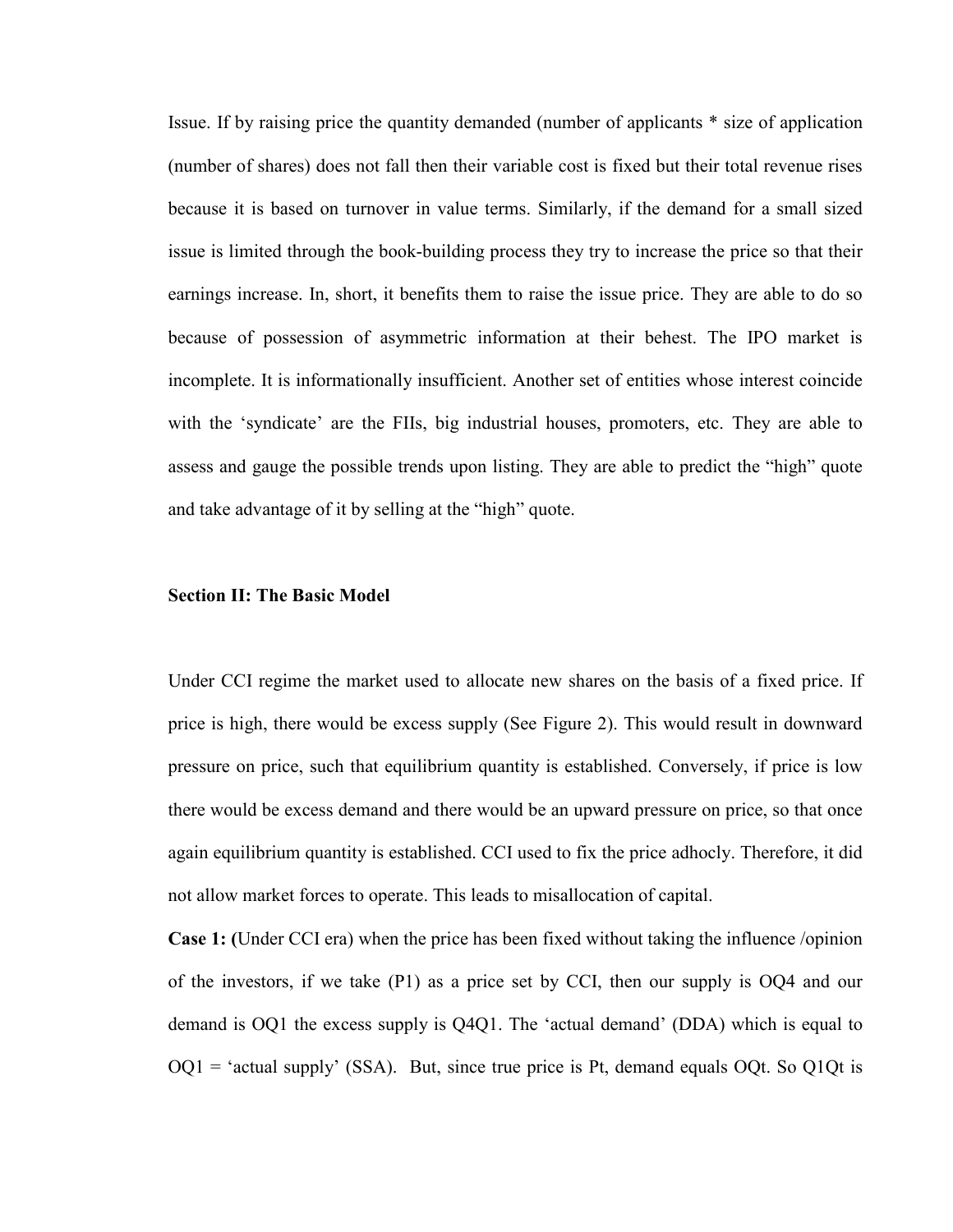misallocation of capital. At price P1, investors do not want to invest their money because they perceive the fixed price P1 could be reduced and equal to true price (Pt). If this thing happens, then the investors may invest without any hesitation and demand of shares may increase to Qt from Q1. In this case, 'actual price' is P1 which is higher than true price Pt. Hence stock is overvalued and it also leads to under-subscription of shares. This undersubscription reflects the failure of the market to allow price and quantity to adjust. The misallocation is a social loss because flexible prices could have lead to a conversion of the 'market signal' of excess supply into a lowered price, at Pt, which is the 'true price'. Undersubscription does not translate into a lowering of price, so as to encourage capital investment. It is a loss-loss situation because neither does the IPO gain fully, nor does the investor nor does the market. The capital market is short of funds to the tune of Q1Qt.

#### Figure2



Pricing under CCI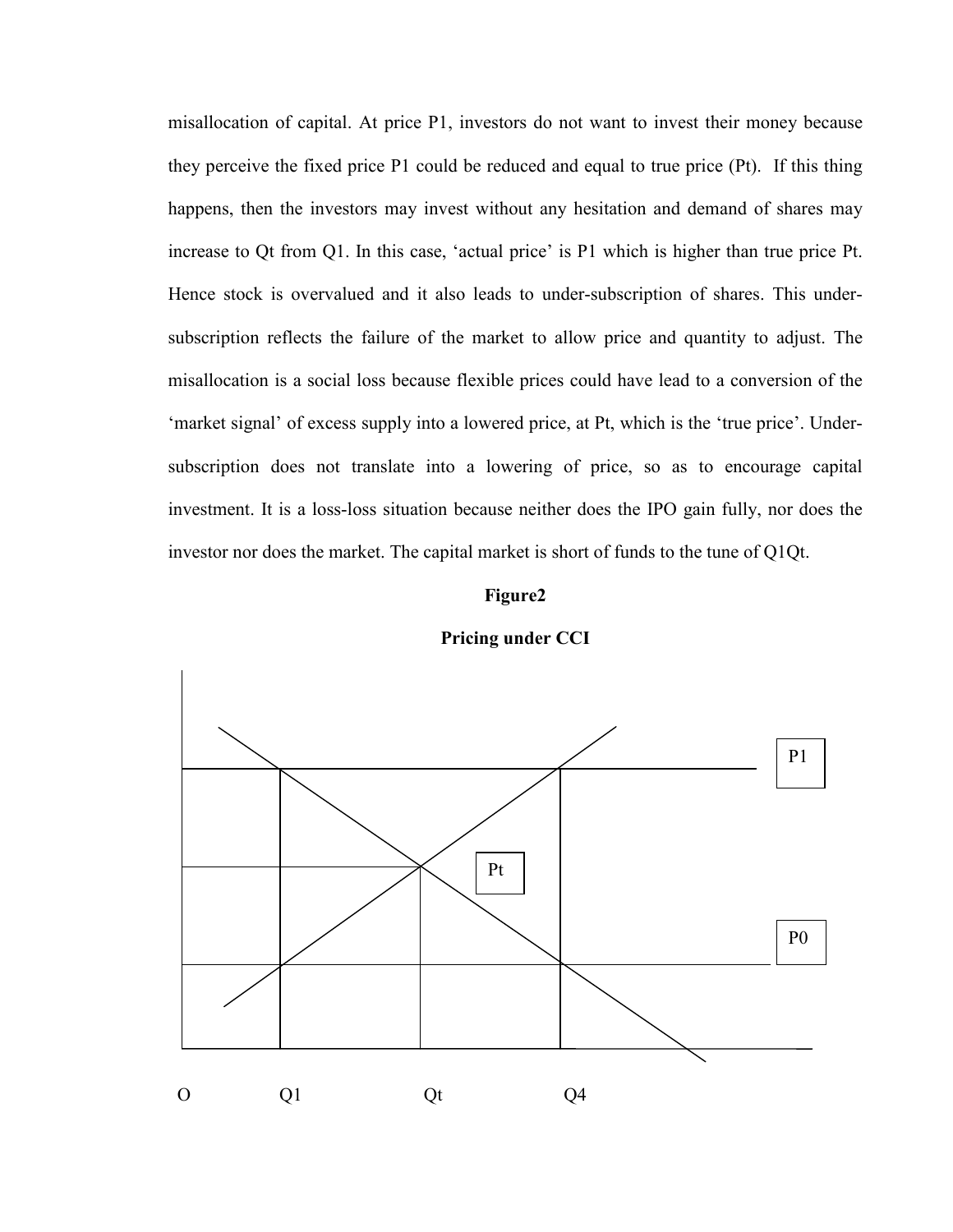Case 2: If price is fixed at Po, then the actual demand is OQ4 and actual supply is OQ1. Excess demand is Q1Q2 (which is refund by the company to the investor). But at the same time true price is Pt and true quantity is OQt. At the opening of issue, if price is fixed then Q1Qt is misallocation of demand. The issue of the company is oversubscribed but the company is unable to fix a correct or right price and due to which they suffer a loss of Q1Qt demand, which is misallocation.

## Shortcomings of CCI era

In practice, during the CCI regime most of the issues had to price their issue based on the CCI formula was conservative. It is not rational to argue that all companies would have been fundamentally unsound. As a result of this, all the issues coming into the market were easily oversubscribed leaving a few developments. The role of merchant bankers during that period was limited. During CCI era, the pricing formula ensured a price of the issue which mostly resulted in underpricing of the initial public offer.

## Pricing under book-building

With the abolition of CCI in June, 1992, the restriction was removed and companies were allowed to price the equity at a premium subject to certain conditions. Ideally, the pricing should be rational. It should reflect the fundamental value of the share and should adjust to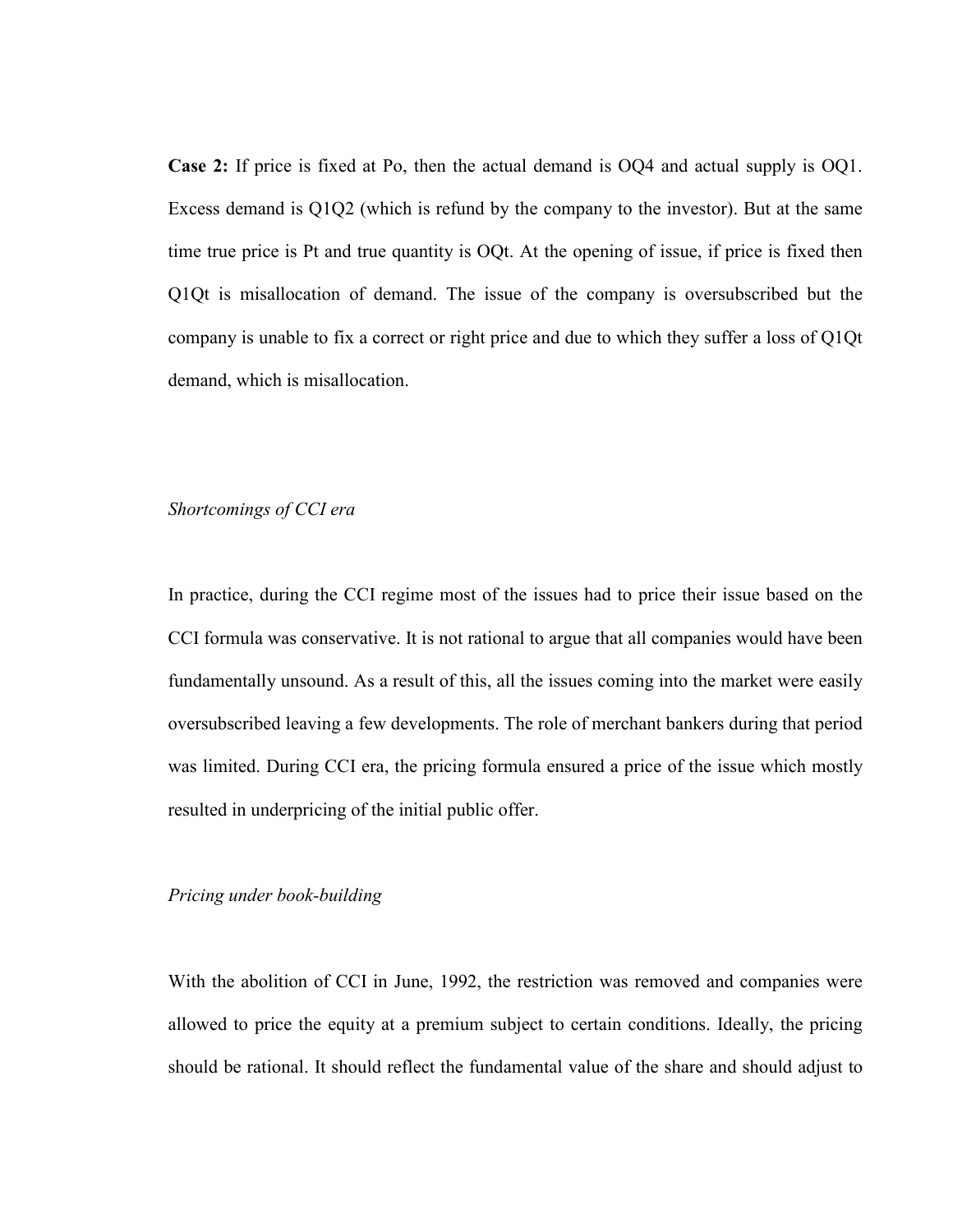the demand and supply conditions. In such a case there would be no over-subscription or under-subscription. There would be neither listing gain nor loss. Under the book building or free pricing era we could picturize the market conditions as given in Figure 3.

## Informational Inefficiency

Under the free pricing era, we assume that the market is efficient. This implies the following:

- 1. Information is available to every body, instantly and uniformly.
- 2. It assumes that entities involved in the process of price discovery do not have a conflict of interest in fixing the price.
- 3. That price fixation is done in a fair and transparent manner.
- 4. Also, it is expected that the potential buyers would influence the price through the book-building process.
- 5. Where a suggestive price band is offered, it is assumes that the price signal is non-distorting.

However, six distortions that operate in the process of price discovery, which lead to informational inefficiency.

1. Asymmetric information

Although the process of price discovery is supposed to be transparent and unequivocal in fact there is a high degree of opaqueness and separation of information between those responsible for price fixation and the investors. This leads to a situation of asymmetric information between the two.

2. Insider information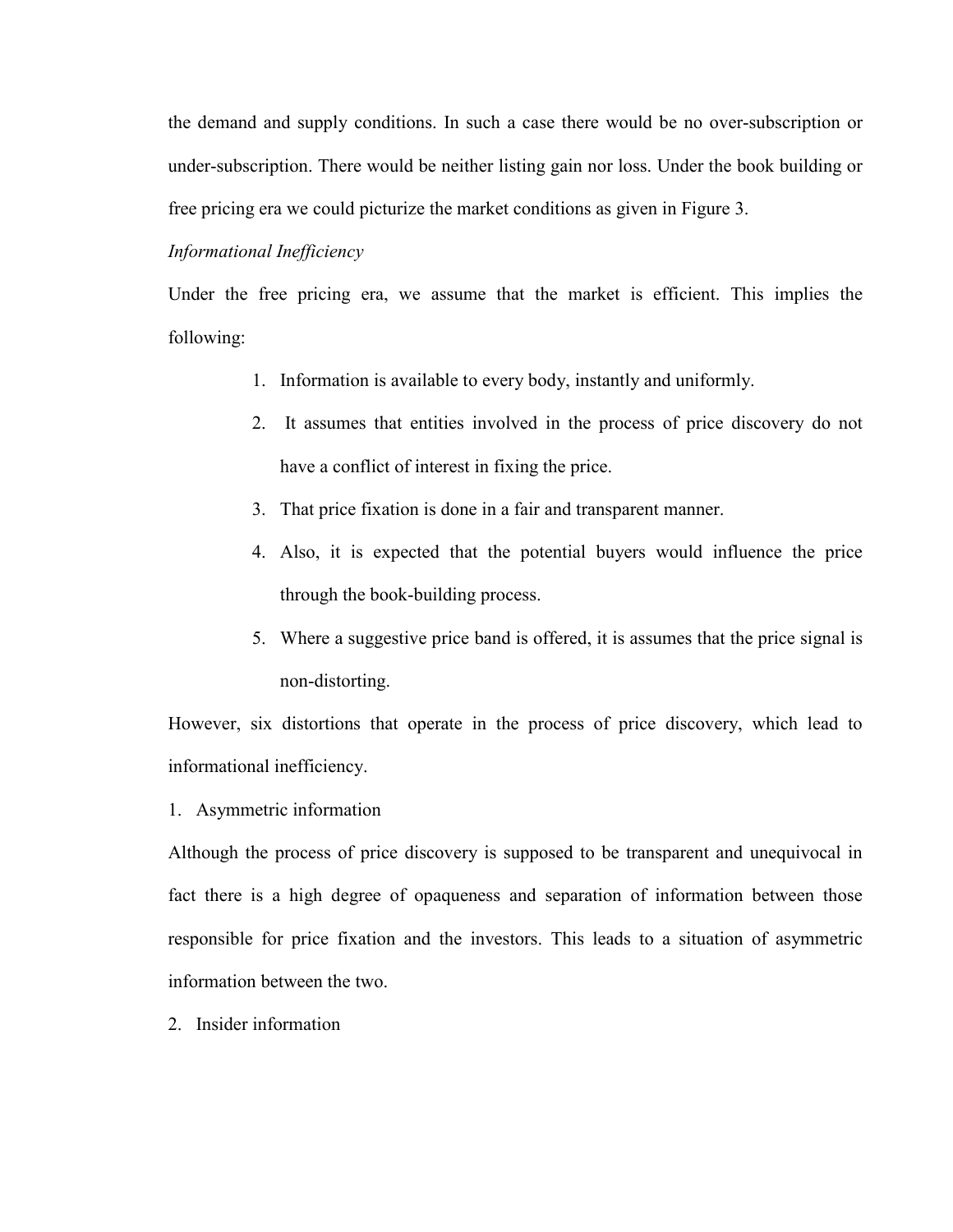The 'insiders' like the promoters, merchant bankers, underwriters, brokers, and others have greater access to information. They know the true worth of the project.

# 3. Moral hazard

There is a conflict of interest because their commissions depend on the final value of the issue. The entities involved in the process of book building are driven by short term gain. They may be uncertain about the success of the project. This creates a moral hazard in the sense that those who have more information have a vested interest in mispricing the issue.

#### 4. Adverse selection

Asymmetric information, moral hazard and mispricing lead to adverse selection. Unlike any other ordinary investors one who has invested in an IPO is committed. He has sunk in the money. Other investors have the choice of either buying the share or investing in the 'market' and earning on the 'index'. By giving a wrong signal the insiders have forced a 'fiat-accompli' on the IPO investor who then is forced to make an adverse selection.

## 5. Misallocation

The mispricing leads to overvaluation and this in turn leads to a mismatch between supply and demand. Although it is expected that in the book building regime such distortions should not exist, in fact, the informational inefficiencies and the nature of the market period and pricing mechanism result in misallocation.

#### 6. Distortion of incentives

The nature of pricing in the market period and short term result in a distorted set of incentives which discourage long term holding and long term return which is the essence of primary markets.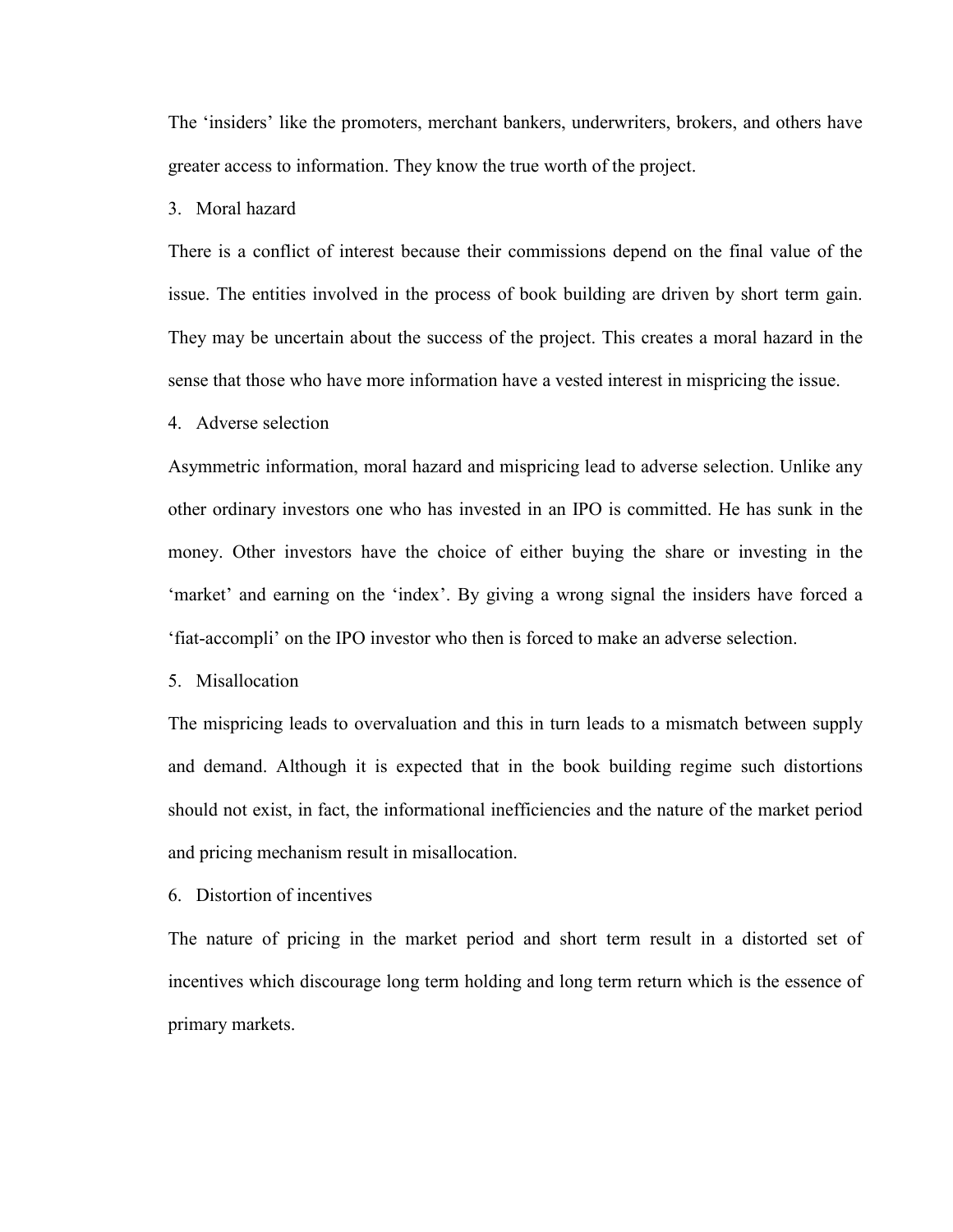Ordinarily, there are two periods of analysis are recognized.

- 1) Short period
- 2) Long period

Most of the extant studies recognize only these periods. During the short period the demand and supply factors are able to adjust to immediate information, although short-term price is not based on long run information. After the adjustment process takes place, subsequent to listing, it may be assumed that the true short run price is established.

In the long run price, other factors such as financial performance, non-financial performance, dividend payout and other long run policies and conditions are incorporated into the price discovery process. This price however, relates to the secondary market. The study of primary market through IPO is primarily related to process of listing and immediate follow-up of price formation in the near time horizon. This period is known as the 'market period'.

None of the extant studies refer to market period. In this paper, we emphasize that the listing date and the trading days in the near time horizon reflect the process of adjustment soon after the listing. During the market period, the issue has been announced, investors have sunk their fund, and before the date of price discovery, there is little scope for any adjustment of demand and supply.

## Figure 3

## Pricing under Book-Building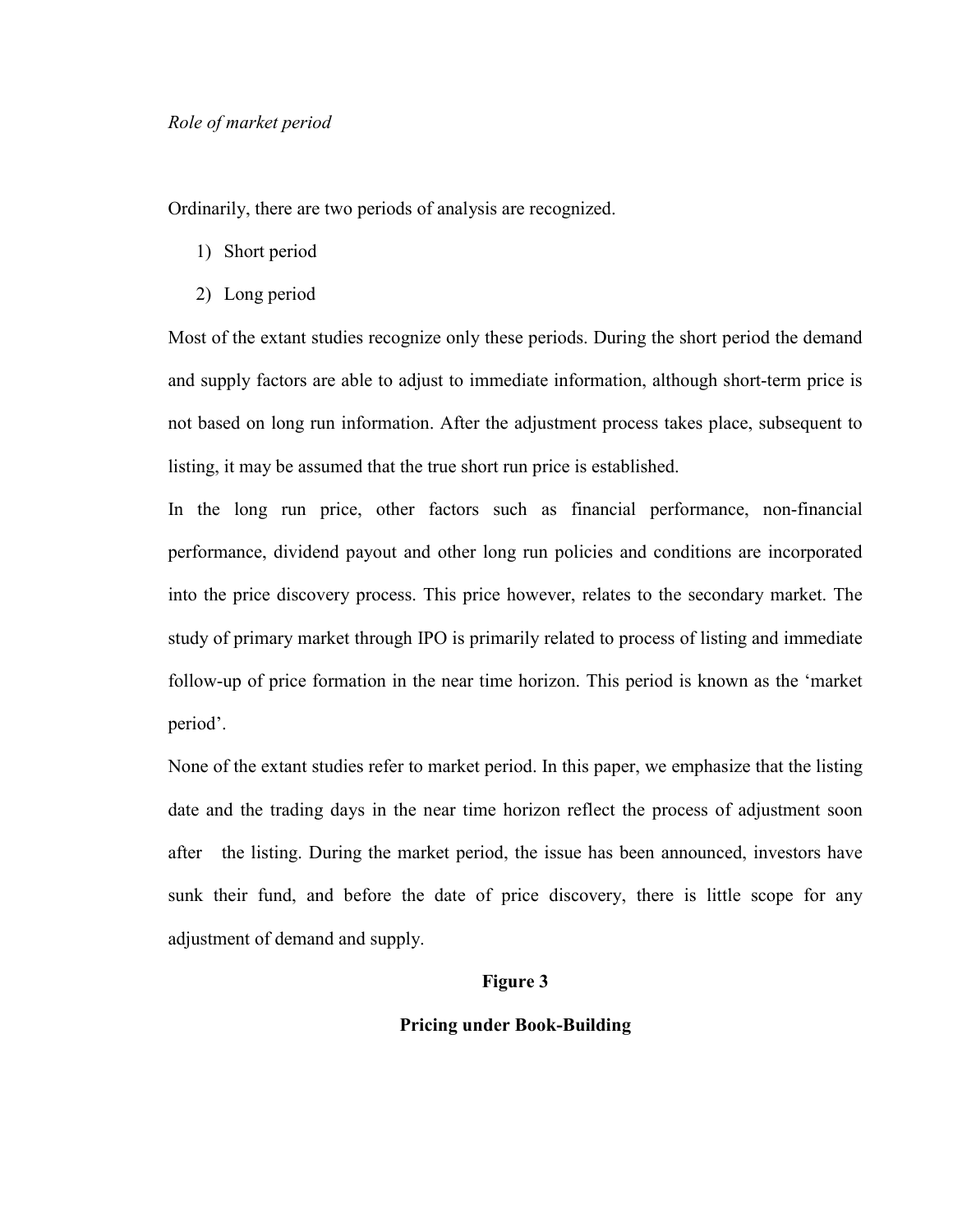

Once the issue is closed, implicitly, the volume of trading, the final listing price and turnover is fixed. The price discovery is a one-time process. It is based on limited information. Therefore, in all probability, there would be process of adjustment, which follows in the weeks to come. It is only at the end of this process, that the true price is established. It is on account of the condition of market period that we may expect high volatility in the price of the listed share.

## Case 3:

With the help of Case3, below, we can understand the distorting phenomenon listed above.

# Asymmetric information

The insiders know the true worth of the company and share. The investors are influenced by the reputation of the merchant banker. The price banding fixed by them is indicative and acts as a 'market signal'. If the price band is P1U to P1L investors expect that the issue price would be fixed at P1. This is overvaluation because the true price is Pt.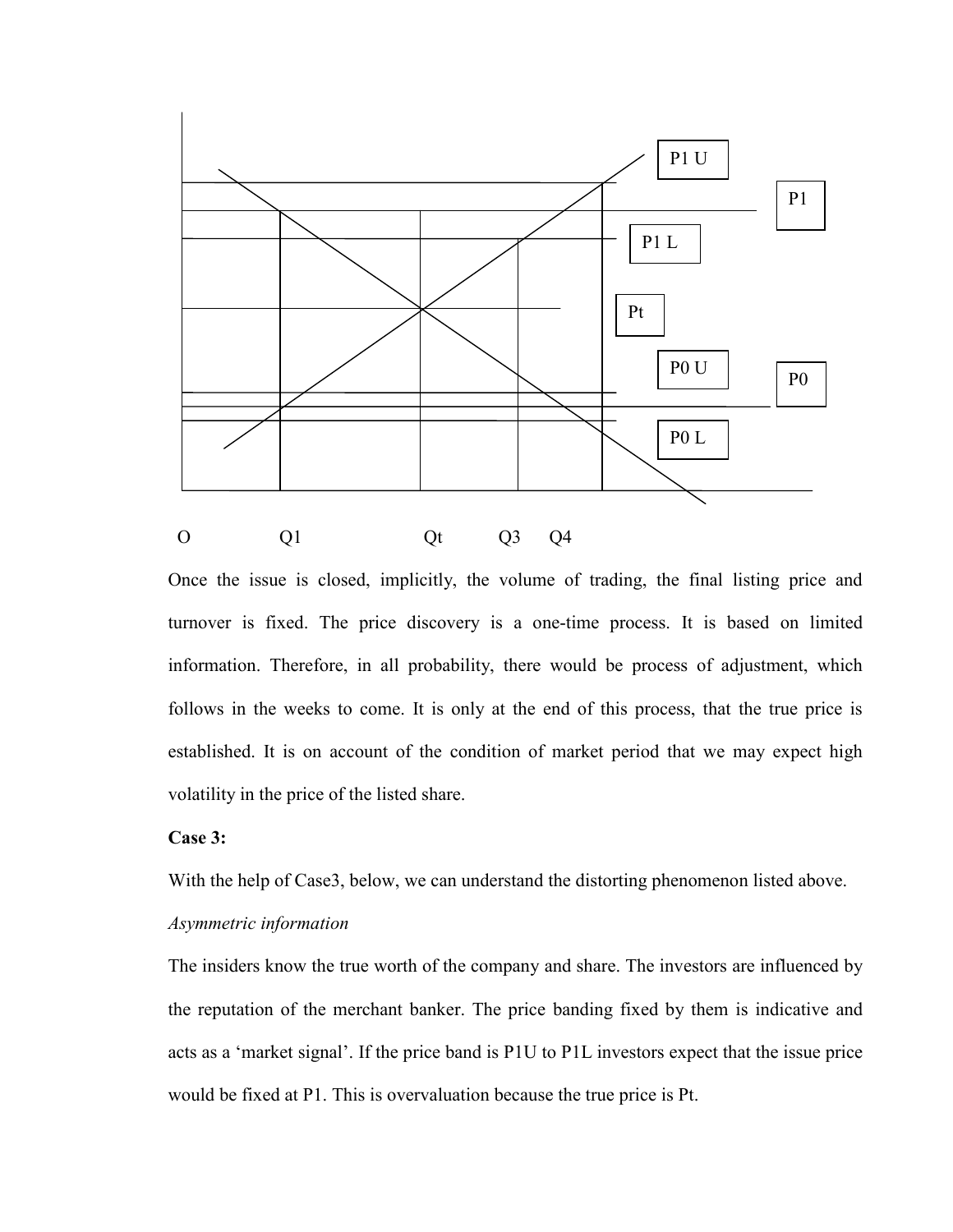# Moral Hazard

If the 'issue price' is fixed at PL1, this is an *ex-post* price since the transaction is done and sealed. The insiders are forcing the investors into an adverse selection. The investors have sunk their investment till the listing day. This is an incentive for the IPO Company because the company has succeeded in convincing the investor that the true price is P1. This is indicative of 'moral hazard' because the 'insiders' have greater information and have overpriced the share in comparison to the true price Pt. However, in terms of popular terminology P1L is treated as 'underpricing'. The expectation is that the listing price would be higher than P1L and so the investors would have an immediate gain of P1L to P1U. In the market period since information and flows are incomplete the listing price may open at P1U and drop on closing to P1L. The 'insiders' and other players who have better means and better information or have a stake in raising the issue price protect themselves and leave the ordinary investor to bear the risk both in the case of listing gains as well as the short-run gains. They can do so because they are able gain by selling at the 'high' listing price while other cannot because they do not know what is the 'likely' 'true price'.

#### Insider information and inefficiency

However, if the market is 'semi-strong form' efficient, it cannot absorb the 'insider information'. The true price will not be established immediately. Finally, the market would evaluate the stock at Pt and the listing price would fall. This would, however, take sometime because of informational inefficiency and 'noise trading' in the very short run.

Adverse selection cost and misallocation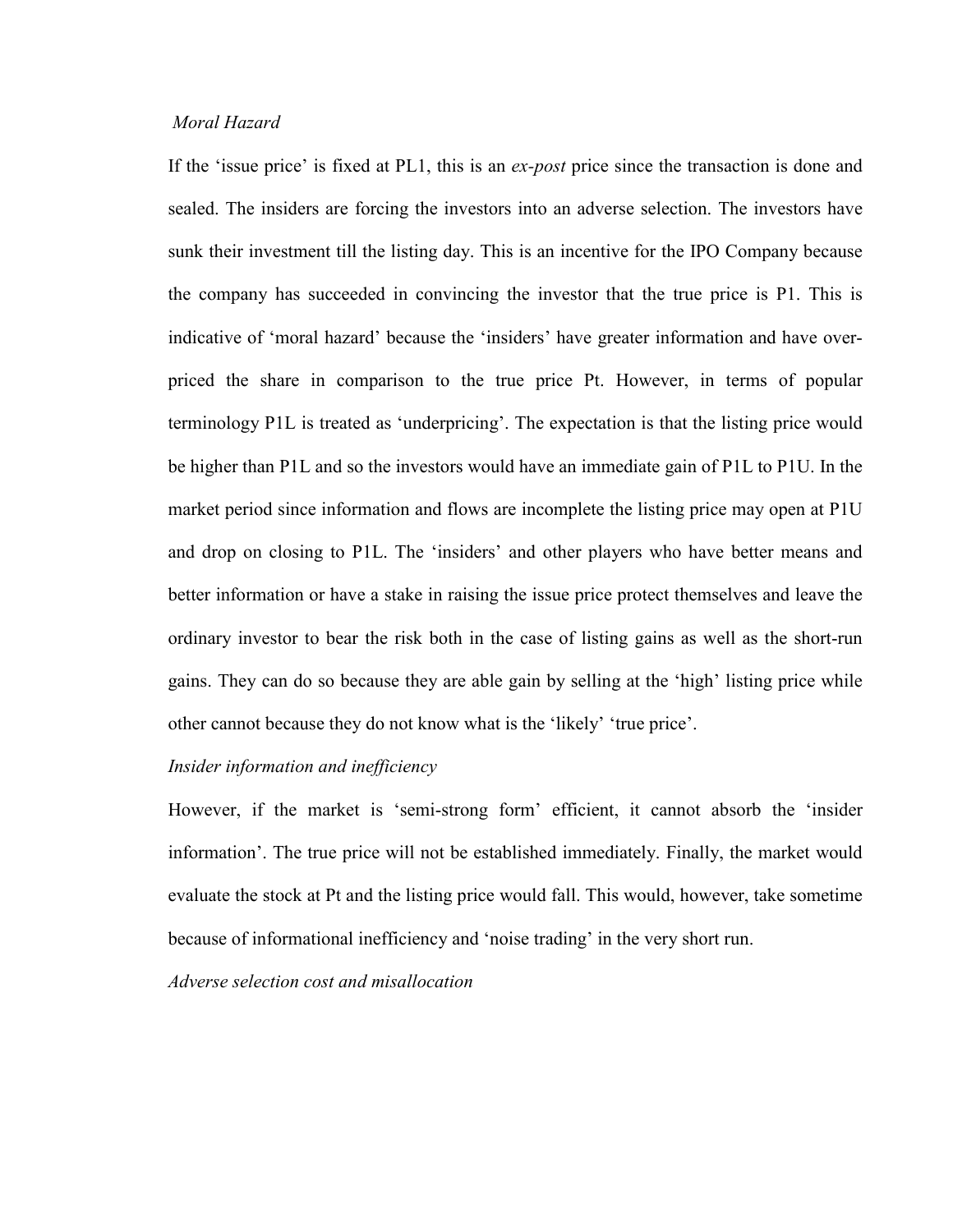The real pricing puzzle lies in a complex calculation of private gain and social loss. The immediate gain for investors may be P1LP1U. The adverse pricing has the immediate effect of causing a loss if the closing price is P1 on the listing day.

The immediate effect is thus;

# $P1L - P1 < 0$

Leading to a listing day loss equal to P1P1L\*Q4QT, for the market, since that much of wealth is lost to the market. There is excess supply at OQ4. The original misallocation is Q4Qt and on closing, the measure of misallocation is Q3Qt. Nevertheless, there is an excess supply so the price will fall down to Pt in the near time horizon.

## Distortion of incentives

Although there are initial gains there is surely a disincentive to the buyer because it discourages the investor from holding the share for the long-run. The purpose of the primary market should be to encourage long-run holding. A large majority of the investors would be shed these shares. Such investors do not have a long run interest in the company. This may also create corporate governance problems in the long run. It would also give rise to a highly volatile secondary market. It would encourage the presence of short term 'noise' trading during the 'market period'.

Case 4: In this case the price band P0L to P0U is an undervaluation. Under the free pricing era, once again, we assume that the market is efficient and information is complete. Therefore, the price would move up to Pt on listing. If the price band is P0U to P0L investors expected that the issue price would fixed at P0. At this ex-post price P0, there is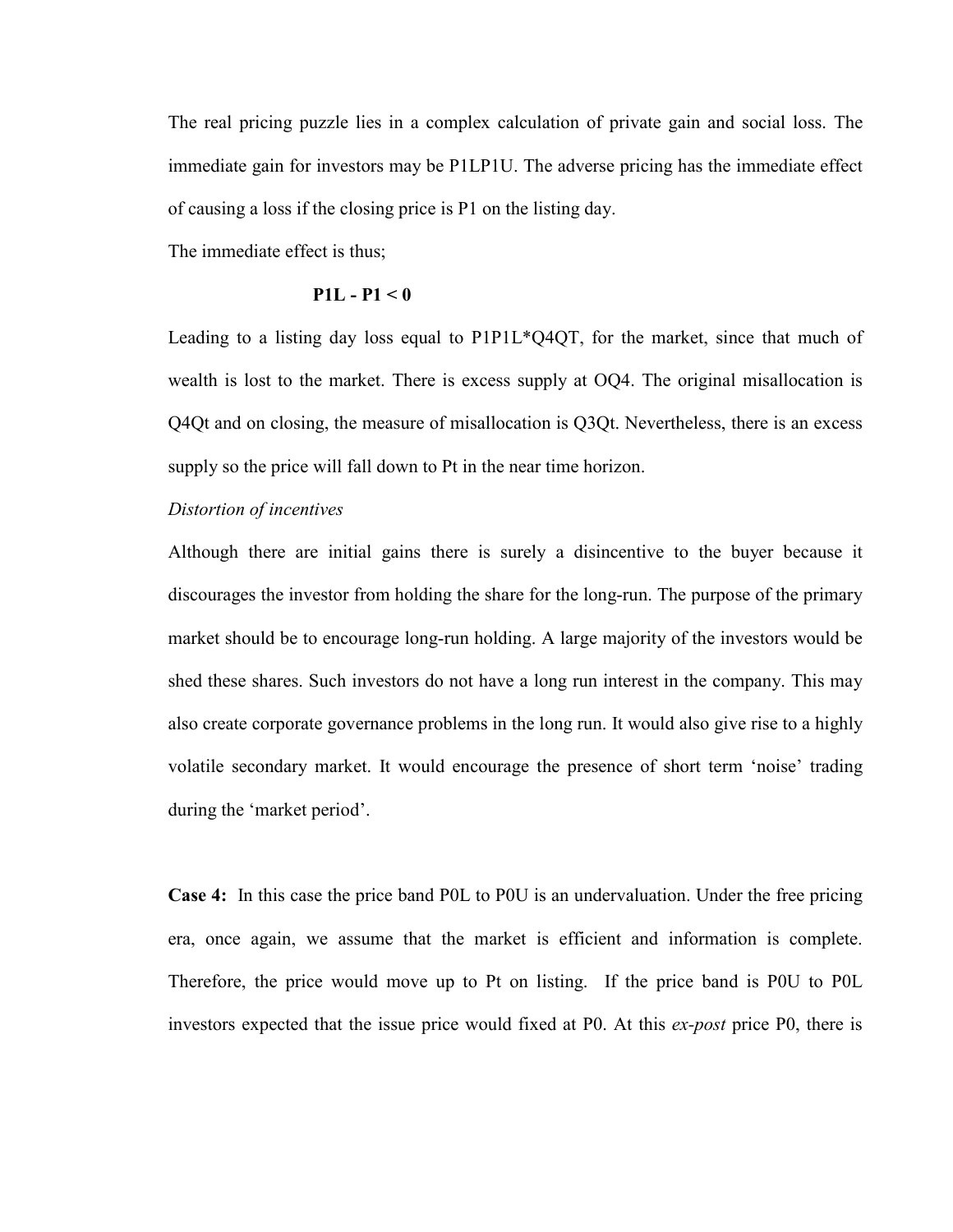excess demand at OQ4. However, if the market is efficient, it would evaluate the stock at Pt and the listing price would rise and there would be a listing gain.

## $Pt-Po>0$

In the bargain, if the demand is elastic, a lower indicative price would raise the investment outlay. This is beneficial to the IPO. In the long run, the listing gain would give a better 'signal' to the investor. By the slow adjustment if the true price Pt is established, an upward trend would harbinger confidence of the investors who face the uncertainty of having invested and sunk their money in an 'unknown' company. It would also increase the market value of the company. This would act as a reward by the 'market'. If on the other hand, the company does not perform then by a natural course the price would decline and the share would be punished by the 'market'.

In the following analysis we shall be concentrating on Case 3. This gives rise to a framework of analysis that is laid out below.

#### Nature of share price

It is our contention that share price has a permanent component and a temporary component.

 $Px = Pc + Tc$ 

Where,

 $Px = Price of Share (x);$ 

Pc = Permanent component; and

Tc = Temporary component.

Here, the temporary component is unobservable. The permanent one can be perceived by the investor, and would help in the decision to hold or sell a share.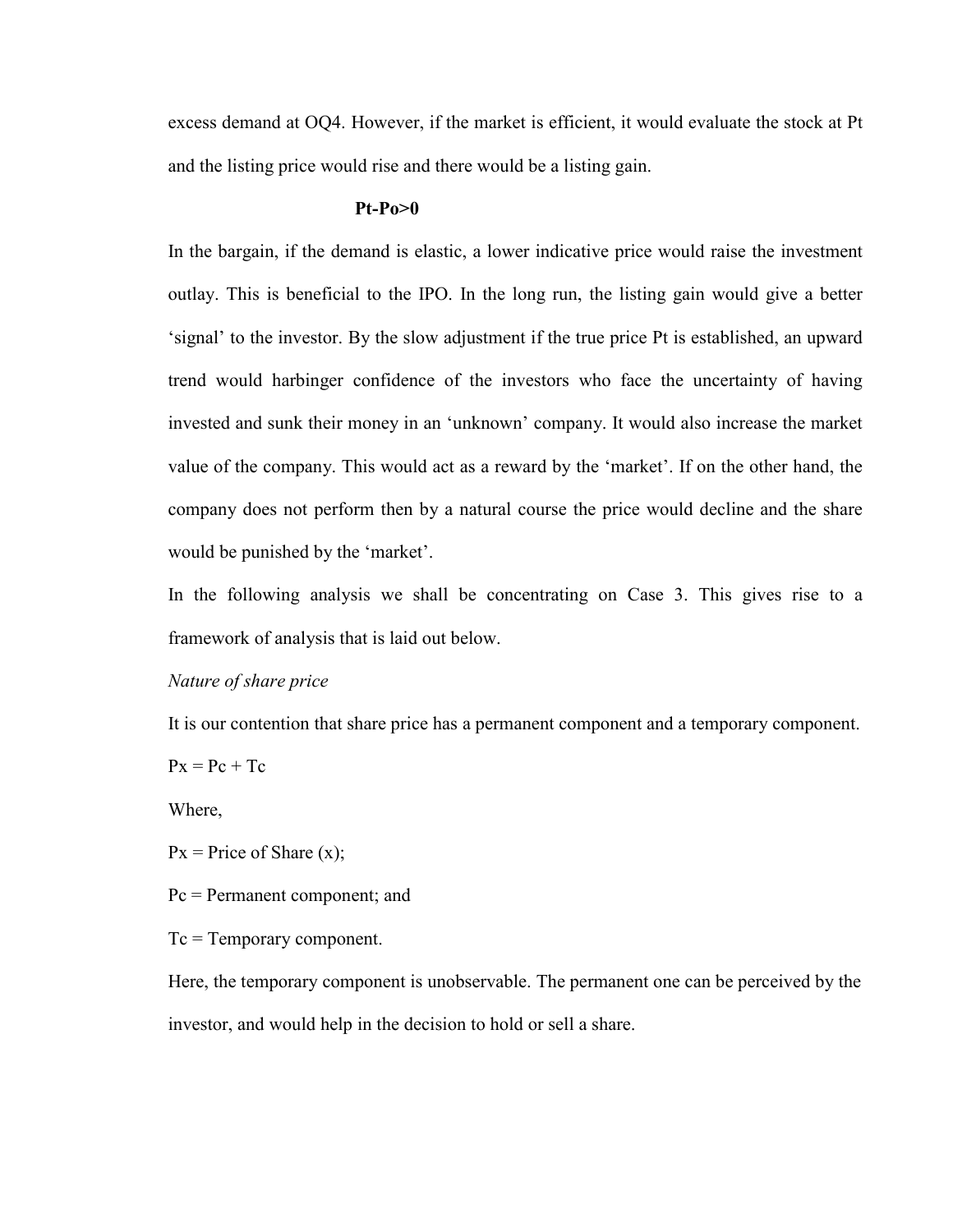Secondly, trading takes place in the secondary market only because there are differences in the expectations of various market participants. This disagreement leads to volatility in daily share prices in the short run. There less is the information and the more asymmetric is the information the greater is the volatility.



The permanent component is of little use in undertaking decisions to buy or sell in the short run. It may only help to make comparisons with the index or other shares in the long run. The high volatility makes steady changes observed in the permanent component irrelevant for day-to-day decision making. On the other hand, permanent part may or may not be correlated with the 'Market Index'. This leads to a choice between investing in the 'Index' and investing in the IPO (post launch), through acquiring the share on the listing day. The choice rests upon the excess short-run gain over the opportunity loss of investing in the 'Index'.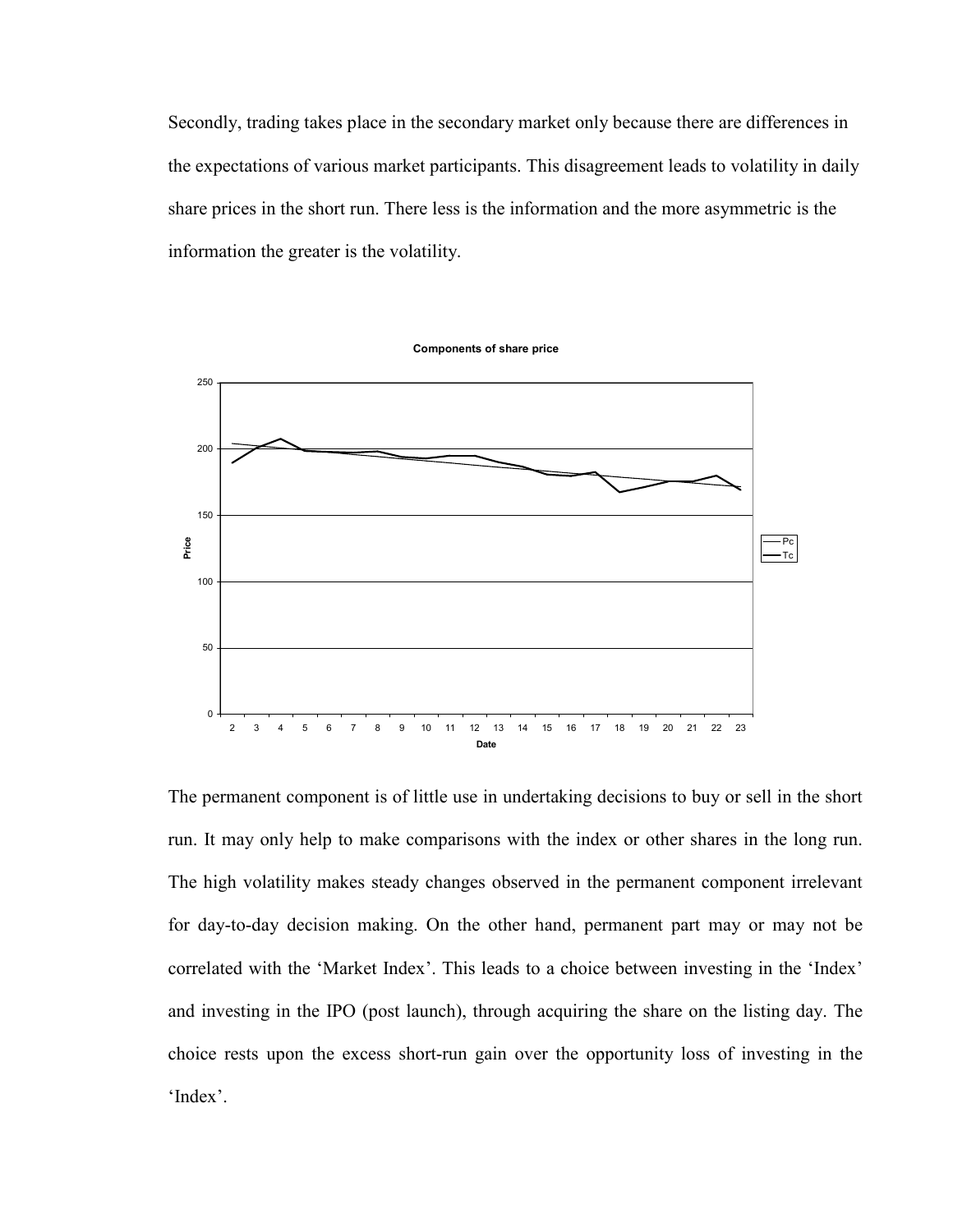#### Types on investors

IPO investment is done by three types of investors with different objectives.

- 1) The first investor may be called as 'Fly by investor' who invests for listing gain.
- 2) The second investor may be called the short term investor who invests for Short term capital gain.
- 3) The third investor may be called as long term investor who wishes to stay for long term gain.

The investment decision of first category investor is based on three points of information.

- 1) Red herring prospectus
- 2) Lowest price in the price band
- 3) Highest price in the price band
- 4) Listing price

While there are some other factors like, sectors of the company, plans of the company, government policy and so on these factors affect the permanent component of share price. Another possible source of information is the 'market index' (Sensex). However, this information is not of great relevance to the first investor. Firstly, because the capital is locked in and the investor cannot switch to investing in the market. Therefore, there is no opportunity cost in this case. Secondly, if the share price of a particular scrip could be predicted from Sensex, there would be no price differential amongst share. Listing price is not ubiquitous, it is specific to the particular stock and price formation depends on the underlying information (relating to particular stock) which will be differentiated for each stock price belonging to different IPOs. Therefore, the underlying information is likely to impact the temporary component of price rather than the permanent component. Further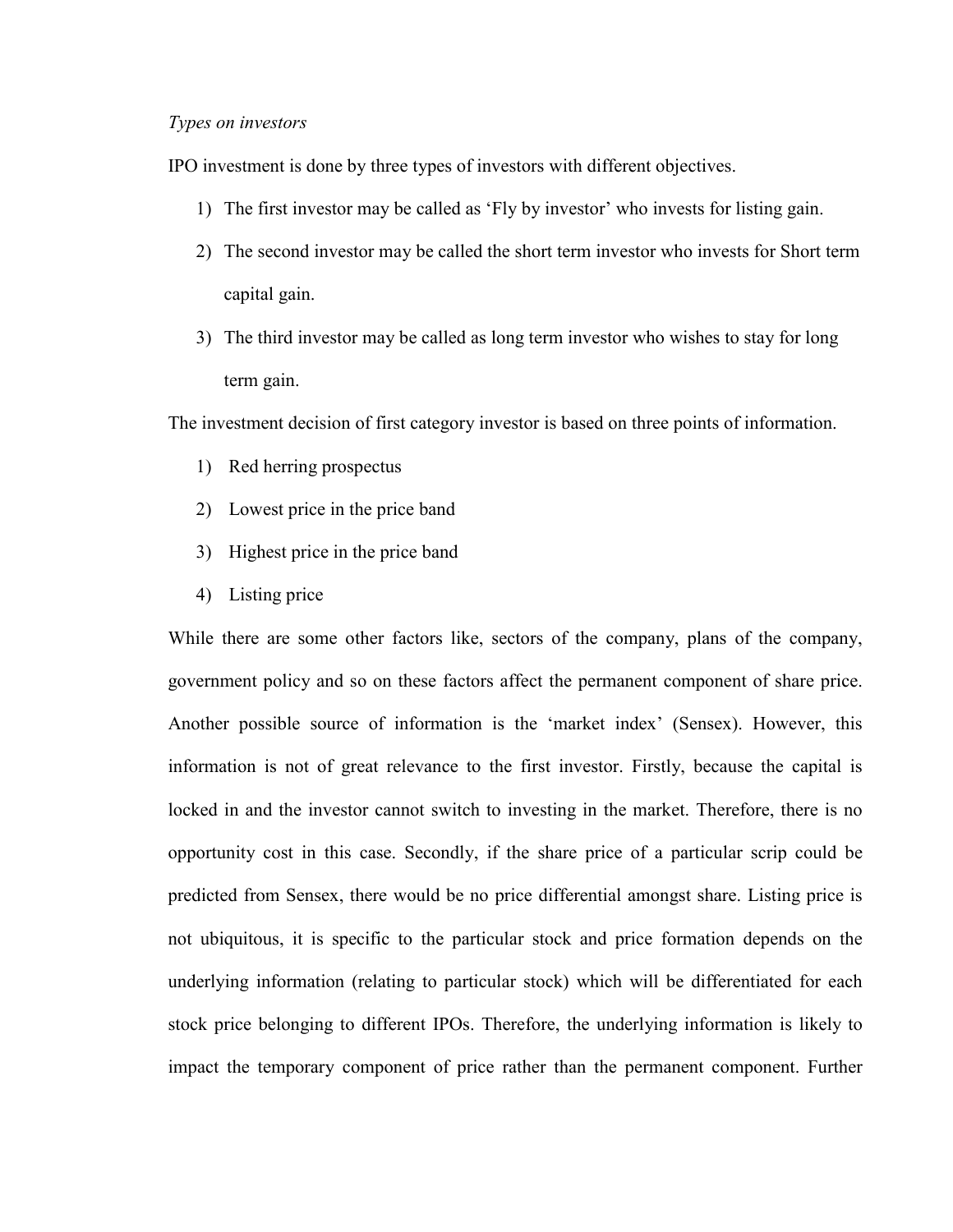more the permanent component may or may not be correlated with the Index. Even this pre launch information is highly opaque. It is insider information. It can be manipulated. There is uncertainty on account of lack of knowledge. There is asymmetrical information between all other entities involved in pricing, like the merchant banker, promoter, charted accountant, on the one hand and the investor, on the other hand. Apart from all these entities the qualified institutional buyers (QIBs), large industrial houses and FIIs have vastly greater and different means for gathering and analyzing information. They have permanent treasury departments that have technologies and experience. Therefore, apart from the ordinary investor, most others, who may be few in number and may indulge in bulk purchase, are likely to 'estimate' or have 'prior' knowledge of the 'high' price that may ensue at the time of listing, that is the opening day. It is most likely that at this price quote the traded volumes would be low, but with a high average size of the transaction, characteristic of the 'big' players. They can therefore, gain by cashing in on the 'high' price on the listing day.

On account of all these factors, the decision of the ordinary investor ('Fly by investor'), which is prompted by listing gain, is based on very narrow information, asymmetrical information and finally is fraught with the possibility of moral hazard. Interested parties involved in pricing would push their own motives, leading to mispricing such that the listing price is not the true price.

- All these factors are responsible for three things:
- 1) Mispricing: The asset does not reflect the fundamentals of the company.
- 2) Fuzzy decision making: Investors is not able to make rational decisions on account of the opaqueness, uncertainty and asymmetric information.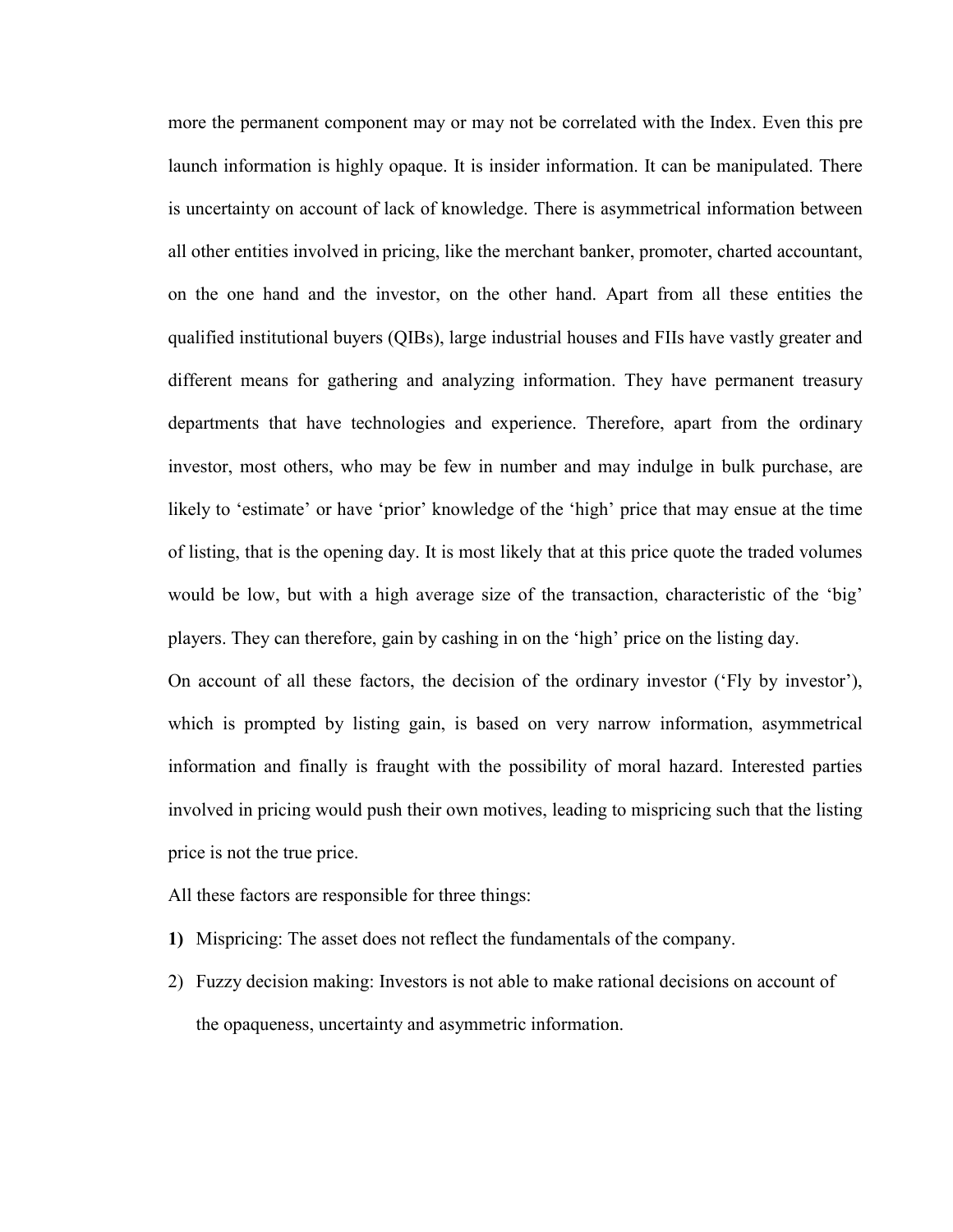3) Misallocation of capital: It occurs because the true price is not established in the first place.

All these factors interfere with the smoother adjustment of demand supply. They lead to volatility. In the absence of any substantial change in the information content relating to the specific issues, the permanent component of price would be governed by the general information that is available. It is therefore expected that the second type of investor who does not wish to sink in funds at the time of the announcement of the issue and wait for the return at the time of listing , would be having the motive of earning short-term capital gain. It is expected that only a certain proportion of the total subscribers would be having a sustained interest with a view to earn a long-term profit. Therefore their behavior is not likely to influence the share price to any great extent in the short period for two reasons.

- 1) They are not actively involved in trading.
- 2) Residual effect, if any that is exerted by them is likely to influence the permanent component, alone.

The volatility of the price is therefore arising out of adjustment problems and secondly relates to expectations, sentiments and whims of the market participants. It is based on relatively little stable information.

#### Short run analysis

The extant studies like (Kunz and Aggarwal, 1994; Levis, 1995; Ritter1991) have not adopted a standardized approach or methodology for defining short run. We have developed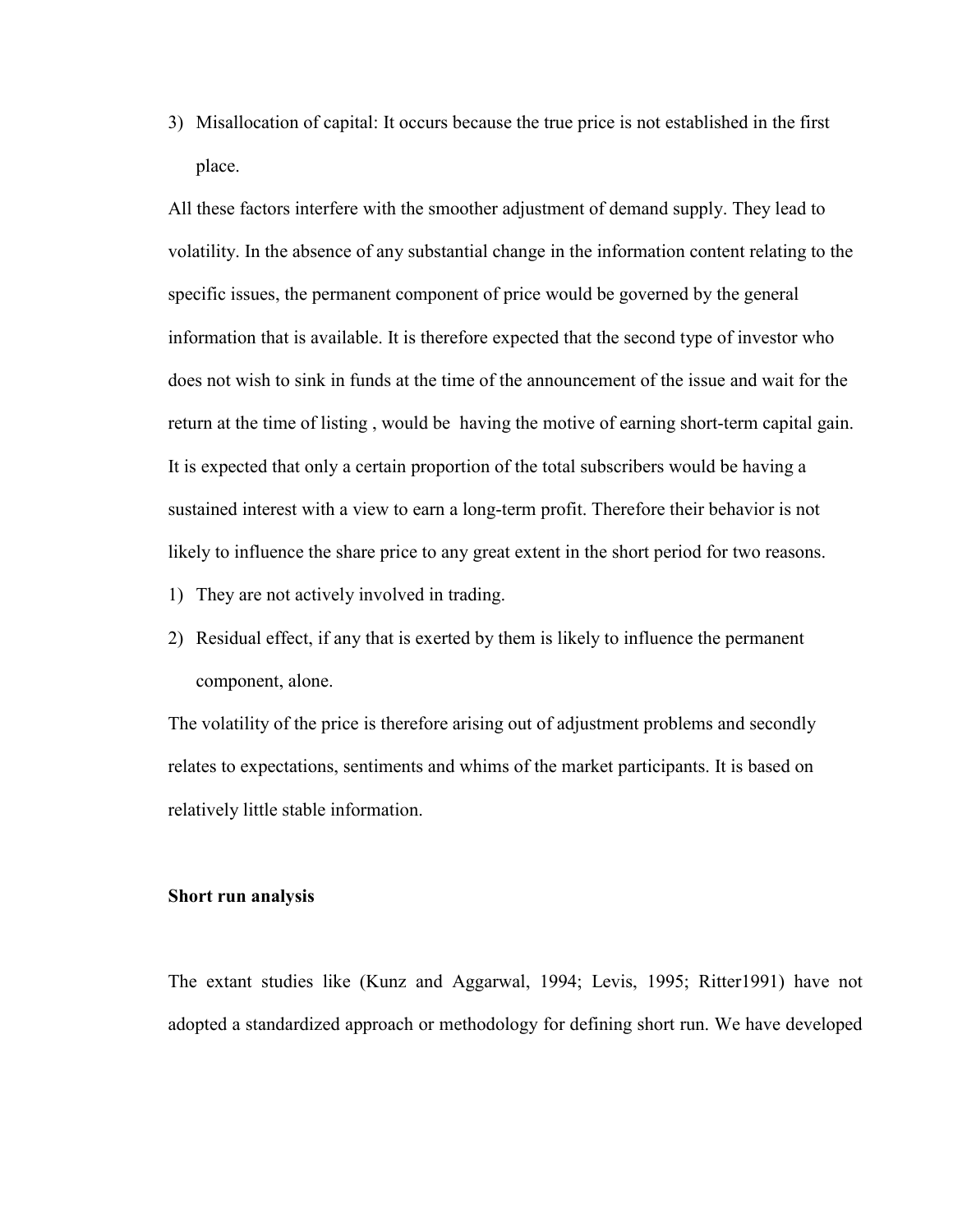a procedure for identifying the behaviour of the short-term investors and trading pattern based on a notion of the behaviour of market price.

In the absence of any new and fundamental information, as pointed out, true short run price would be established, only then the market is relatively stable. This is the only viable criterion, which indicates the establishment of the short run price. It is therefore expected, that a rational investor would sell a stock (that is purchased on the date of listing) on the date, when true price is established. The decision to buy on the date of listing is based on the understanding that the short run investor does not want to lock in capital by applying for shares, since; there is a gestation period between application and listing. Therefore the earliest date for purchase is the date of listing.

A short-term investor unlike the 'flyby' investor is not trading as a one-day affair. She would be driven by various factors such as a price trend of the share, a trend of the index and volatility in the market. While the two trends may be similar and related they need not be same. Therefore, the trend of the index is not a sufficient condition for undertaking a decision to sell. The volatility, therefore, would play a major role in decision-making. In the absence of long-term information, new information, change in fundamentals and so on, volatility would become a major factor, in decision making. Volatility causes uncertainty in decision making and riskiness causes a variance in return. In the short run, unlike the long run there is no cushioning due to hedging through portfolio management.

Therefore, the decision would be dominated by seeking to sell when the true price is established. The investor would be assured of the true price when there is minimum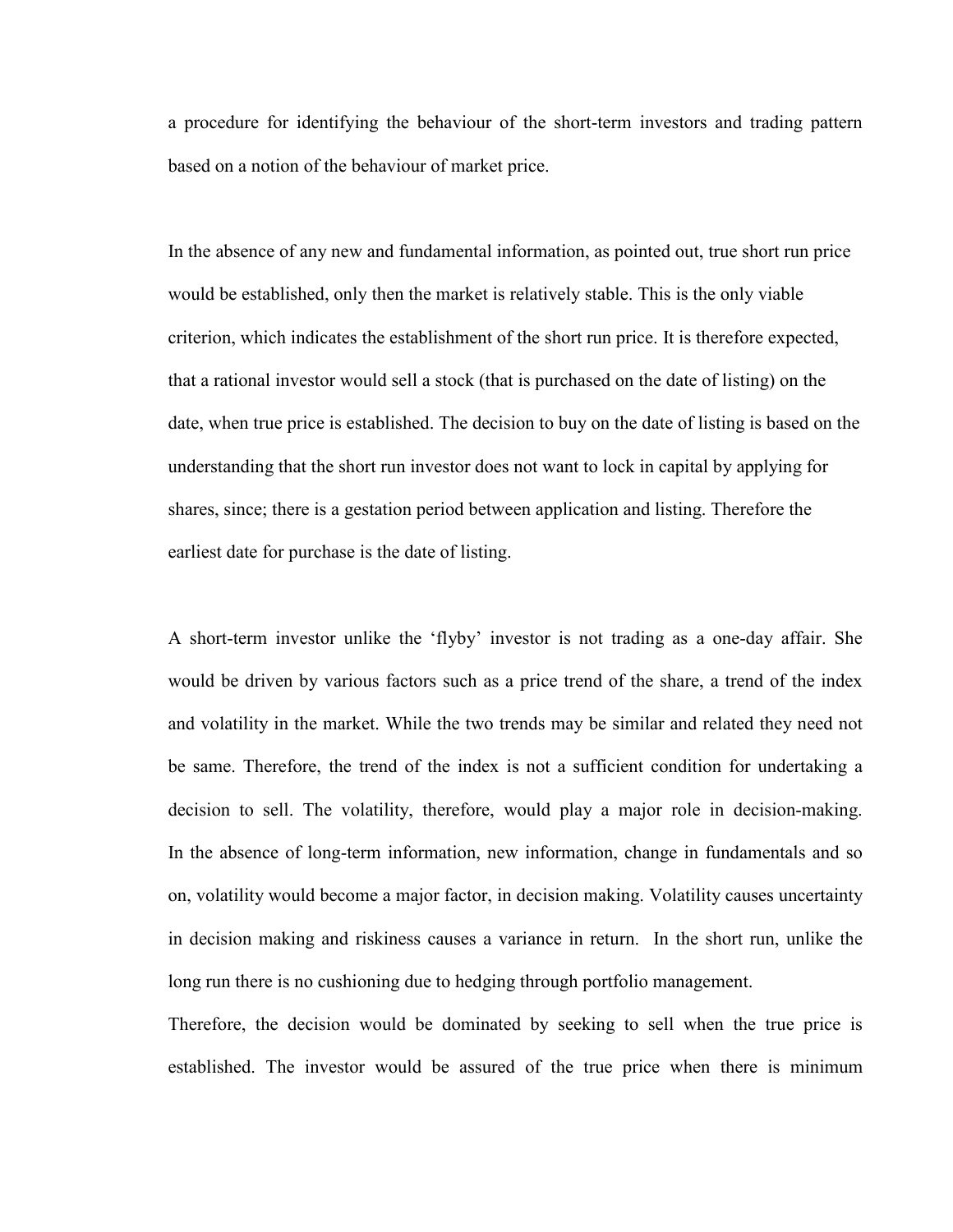disagreement among the investor about the price. The volatility in price arises mostly because of difference in perception of price. Therefore the strongest market signal that heralds the establishment of true price is presence of minimum variance in price. We have therefore developed a methodology by which the behaviour performance and return of two types of investors can be studied and by which we can make a judgment about informational and allocative efficiency of the IPO market.

#### Section III: Methodological Details

#### Review of Literature

The empirical evidence on initial returns in Initial Public Offerings (IPOs) reveals average overpricing as well as underpricing, depending on the type of security offered for sale. However, while the underpricing phenomenon is relatively well understood, it is less clear what generates overpricing. Indeed, why would rational investors want to buy securities that on average drop in price during their first day of trading? Is it possible that the measurement of mispricing in previous work was somehow inappropriate, leading to the wrong conclusion? To our knowledge Tore Leite (2004) is only study that approaches the above question that we have raised. Dimovsky and Brooks (2008) is a recent paper that discusses underpricing. They sate that,

 "There have been many studies into initial public offerings (IPOs) documenting underpricing. Underpricing is the term used when the issue price of a newly listed company's shares is below the price at which those shares are traded, on the first day of listing. In essence, it is the return or profit made by investors subscribing to an IPO and then selling at the closing price on the first day of listing."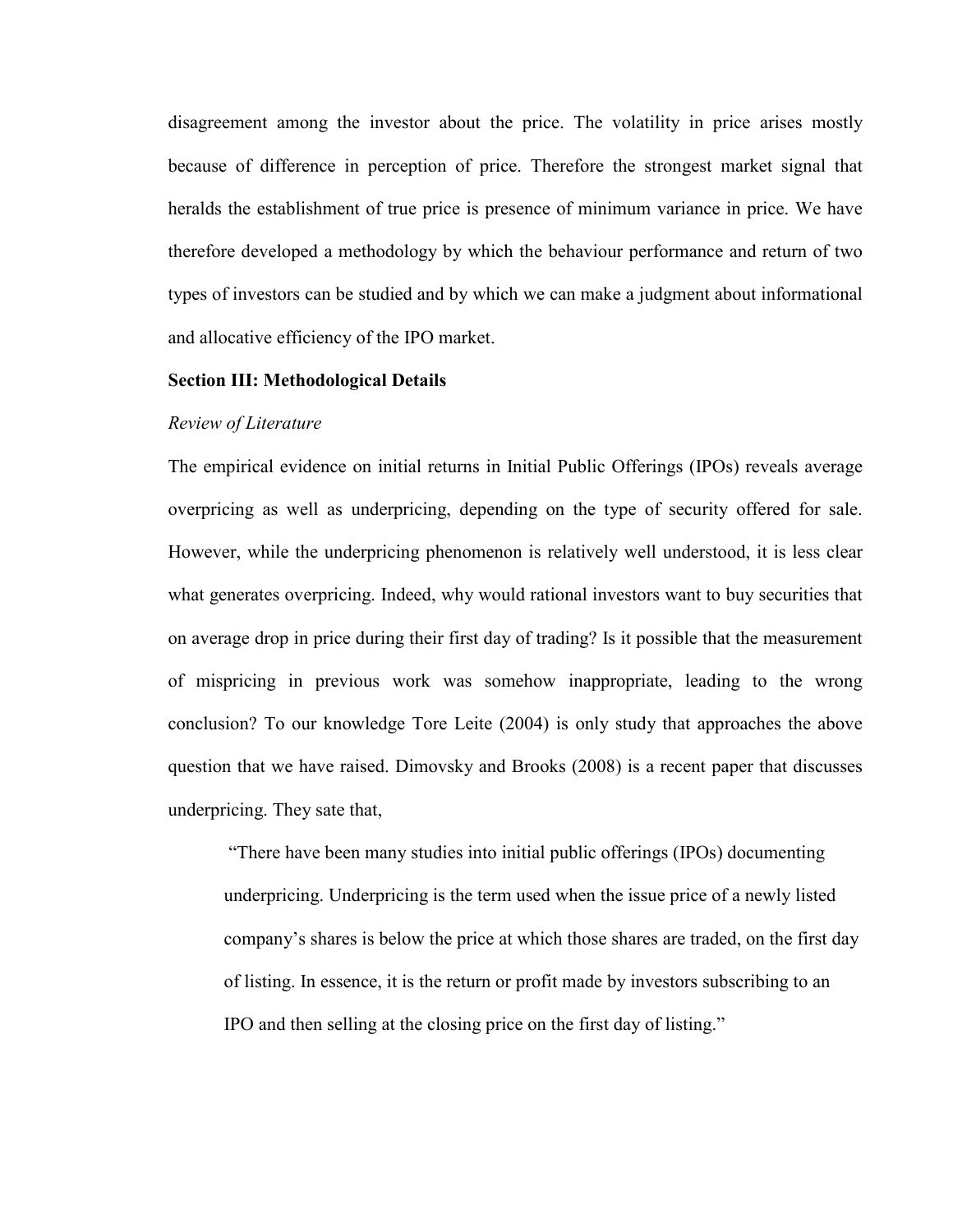This understanding of 'underpricing' falls short of our understanding, as has been explained above. In his paper "Revisiting IPO Underpricing in India", Saurabh Ghosh, attempts to identify the factors explaining IPO underpricing in an emerging economy, India, using 1842 companies that got listed on the Bombay Stock Exchange (BSE) from 1993 to 2001. Unlike the existing works that analyzed the relation of ex-ante risk proxies and underpricing, this paper concentrates on volatility of stock return just after listing and underpricing of Indian IPOs. Contrary to the theoretical prediction, this paper finds a negative relation of underpricing and volatility.

Kumar (2000) attempts to examine efficiency of IPO issuing mechanisms using a sample of Indian IPOs that tapped the capital markets during 2003-07 by taking in to consideration the total costs the issuers have to face i.e., by including both direct costs as well as indirect costs. Aggarwal (2008) analyze the Indian IPO issue and their pricing mechanism with empirical studies on the valuation of IPOs and both theoretical and empirical work on the determinants of short–run under pricing.

Aggarwal, Krigman and Womack (2002), Madhusoodanan, and Thiripalraju (1997) and Rock (1986) and Jegadeesh, Weinstein, and Welch (1993), amongst others have reviewed the problem of underpricing. Their approach varies from ours and is not comparable.

# Data and methodology

We have taken data on share prices of IPOs quoted in National Stock Exchange and the NIFTY index. Our approach is a case study approach. The data of twenty four companies has been taken from NSE.

The following procedures, measure and tests have been done for two time periods, in the stock market, namely;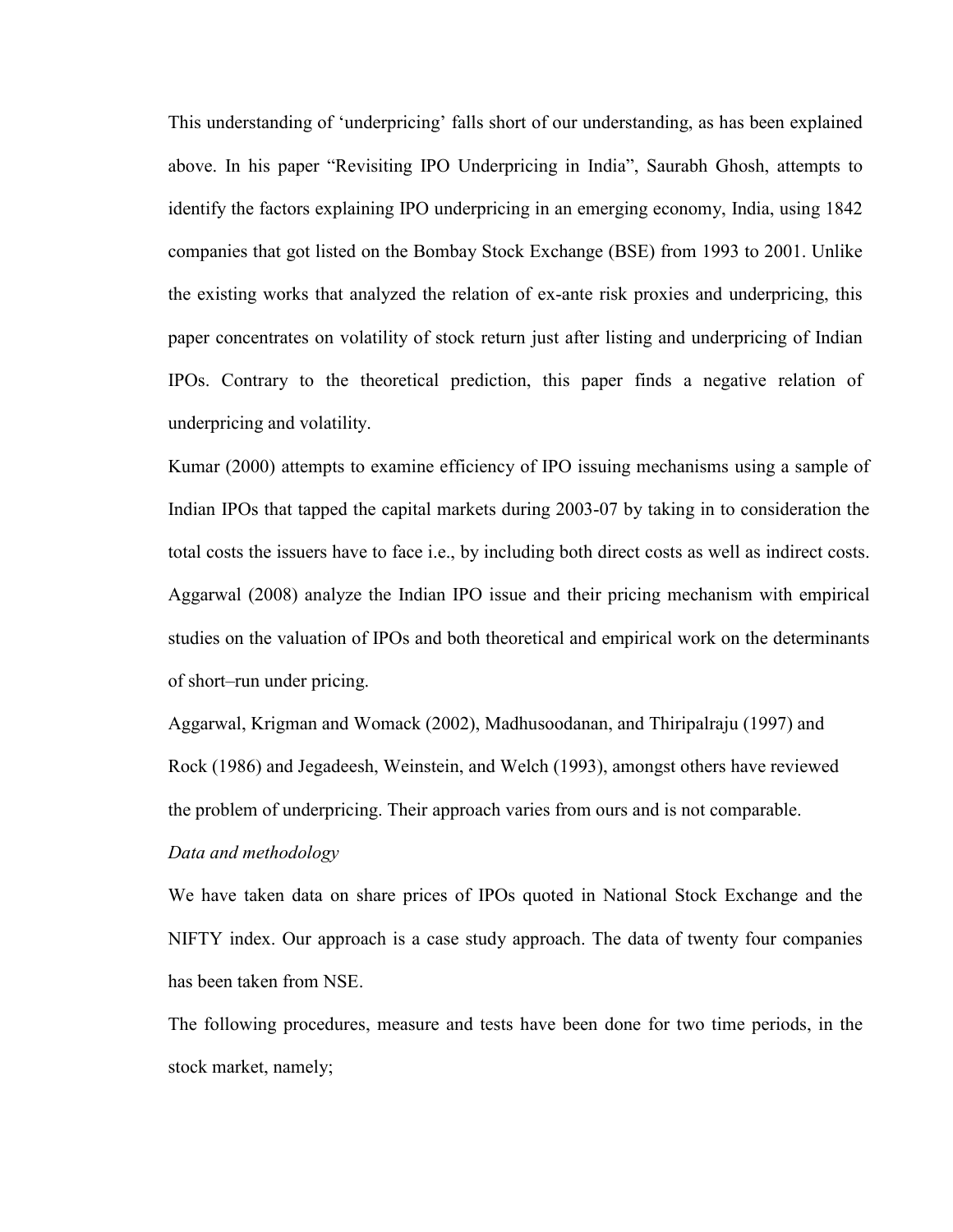- i) January 2007 to July 2007 a period of boom. The index was growing at  $0.1\%$ per day<sup>1</sup>.
- ii) January 2008 to July 2008 a period of downturn. The index was falling at 0.228% per day<sup>2</sup>.

The methodology consists of the following step:

To measure and analyse:

- a. Listing gain by taking the 'high' quote.
- b. Price trends:
	- i. To study the trends of average price of the share post listing.
	- ii. To study the trend in the index (Nifty).
- c. Standard deviation of stock price.
- d. Identify the 'event day' when the short run investor sells the share.
- e. Abnormal gain as difference between 'short-run gain' and 'market gain'.
- f. Index of listing gain and index of abnormal gain.
- g. Applying t-test for comparing gains.

The following propositions were tested.

- 1. There exists an 'event day' which signifies the establishment of true price and signals the day to sell the short run investment. This is unique and identifiable.
- 2. Listing gains are more than the short run excess gains  $(SrExg<sup>3</sup>)$  or abnormal gain.
- 3. None of the shares that have a high listing gain have a rising price trend. This means that they are 'overpriced' and not 'underpriced' as purported by literature.

<sup>&</sup>lt;sup>1</sup> Daily compound growth rate – statistically significant at 5% level.

 $2$  Daily compound growth rate – statistically significant at 5% level.

<sup>&</sup>lt;sup>3</sup> Defined below.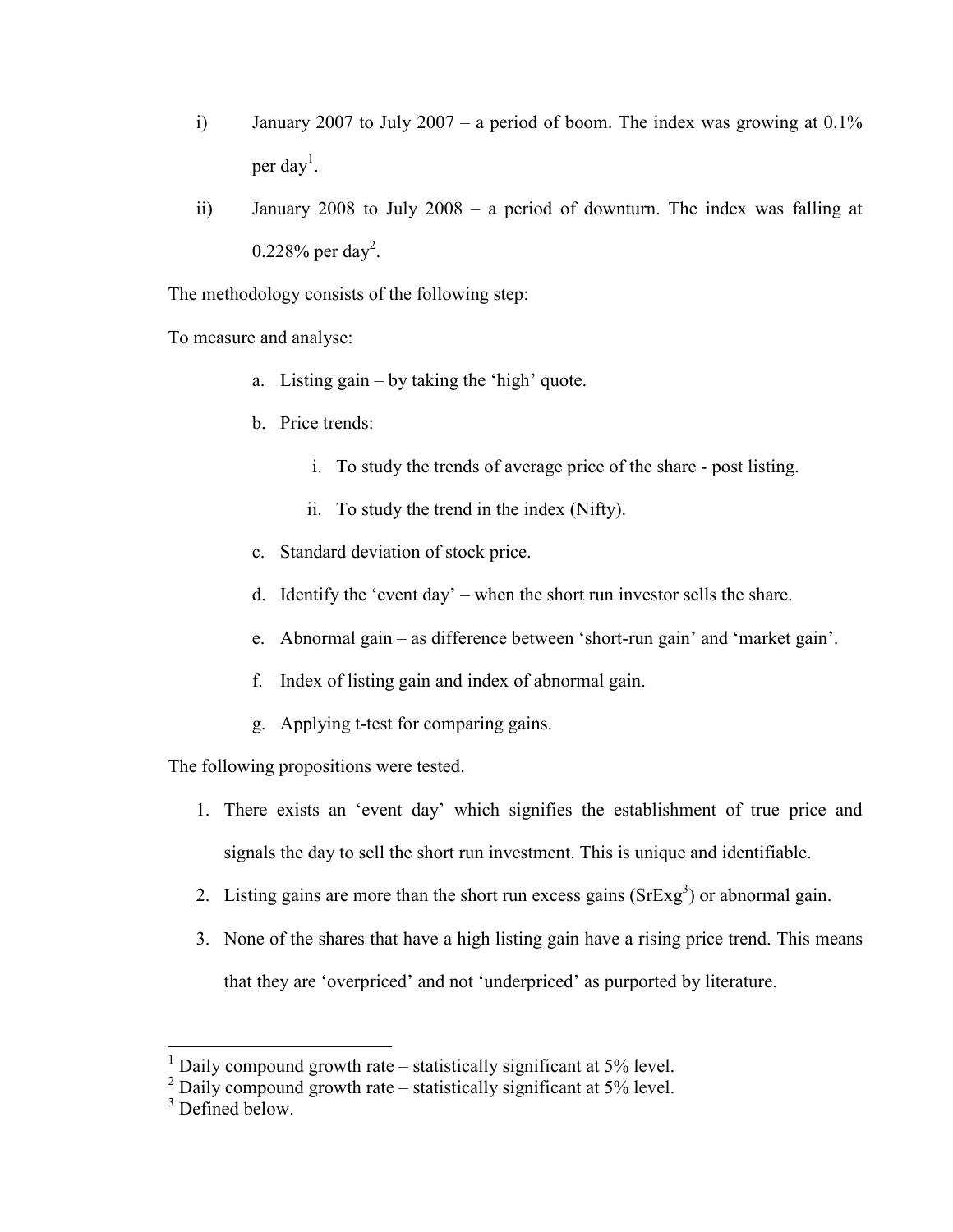# Definitions and Measures

Measuring capital gains:

• Listing day gain is defined as:

 $Lg =$  ((Listing Day High Price – Issue Price (Prev. Close)/Issue Price (Prev.  $Close$ )\*100

• Short run gain is defined as:

 $Srg = ($ (Event Day Average Price – Listing Day Average Price)/ Listing Day Average Price)\*100

• Market Gain (opportunity loss) is:

((Event Day Market Index – Listing Day Market Index)/ Listing Day Market  $Index)$ <sup>\*</sup>100

• Short run excess gain is defined as:

 $SrExg =$   $[(Event Day Average Price - Listing Day Average Price) / Listing Day$ Average Price)\*100 - ((Event Day Market Index – Listing Day Market Index)/ Listing Day Market Index))\*100]

Measuring growth rates:

For studying the trend of the permanent component of price we used the following semi-log equation:

Ln  $Pt = a + b^*$ Time + Ut

Here,

Ln stands for Log to base 'e'.

 $b =$  daily compound growth rate

 $Ut = error term$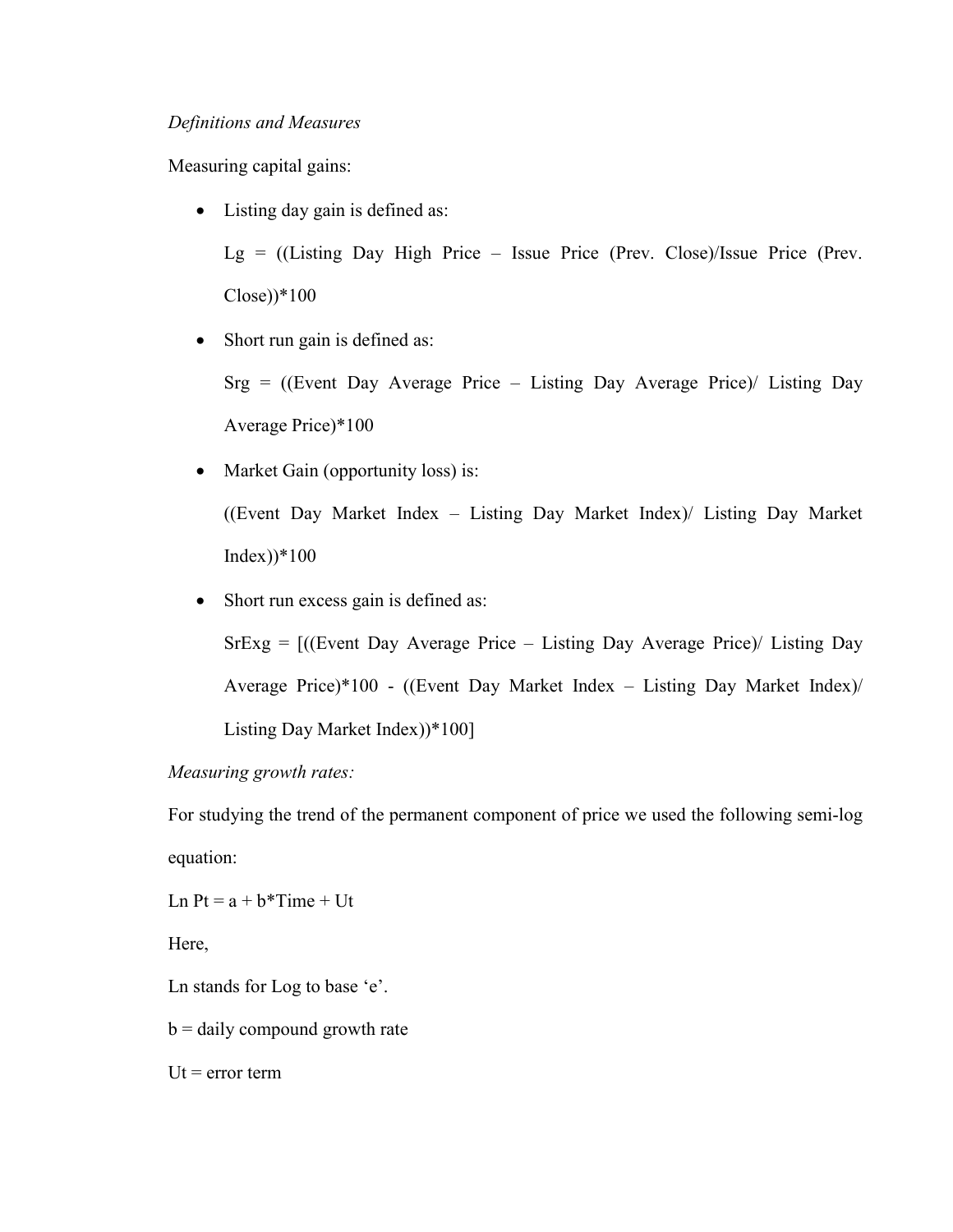## Event Day

We have measured and identified an 'event day'. It is reckoned as the day when the true price is established and the short term investor sells the newly bought IPO share on the listing day.

The basis is to identify the day when there is maximum agreement amongst investors over the share price. This can be captured by a measure of standard deviation proposed by us. This called the 5-Day "Moving Standard Deviation".

$$
Stdev (Day1:Day5) = \sqrt{\{(\Sigma [(Pd1-Pd (mid)) ^{2})/5]\}}
$$

Where,

 $Pd1$  = Price on Day1,

Pd (mid) = Mid-value of the price during 5 days<sup>4</sup>,

The minimum variance day often has a variance that could in a relative sense be  $10<sup>th</sup>$  of any other day even within a week or fortnight.

Indices of gain:

- a. Index of Listing Gain(in Rs.):  $ILG = 100(+/-)Lg$
- b. Index of Abnormal Gain(in Rs.):  $IAbG = 100(+/-)SrExg$

The purpose of these indices is to gauge and compare the two gains, across of different scrips and periods. The concept is that an investor invests Rs. 100/- and either losses or gains a certain percentage return. When added/ subtracted from 100, the index gives the net payback in Rupees.

<sup>&</sup>lt;sup>4</sup> There is an assumption that the mid-value lies against day 3.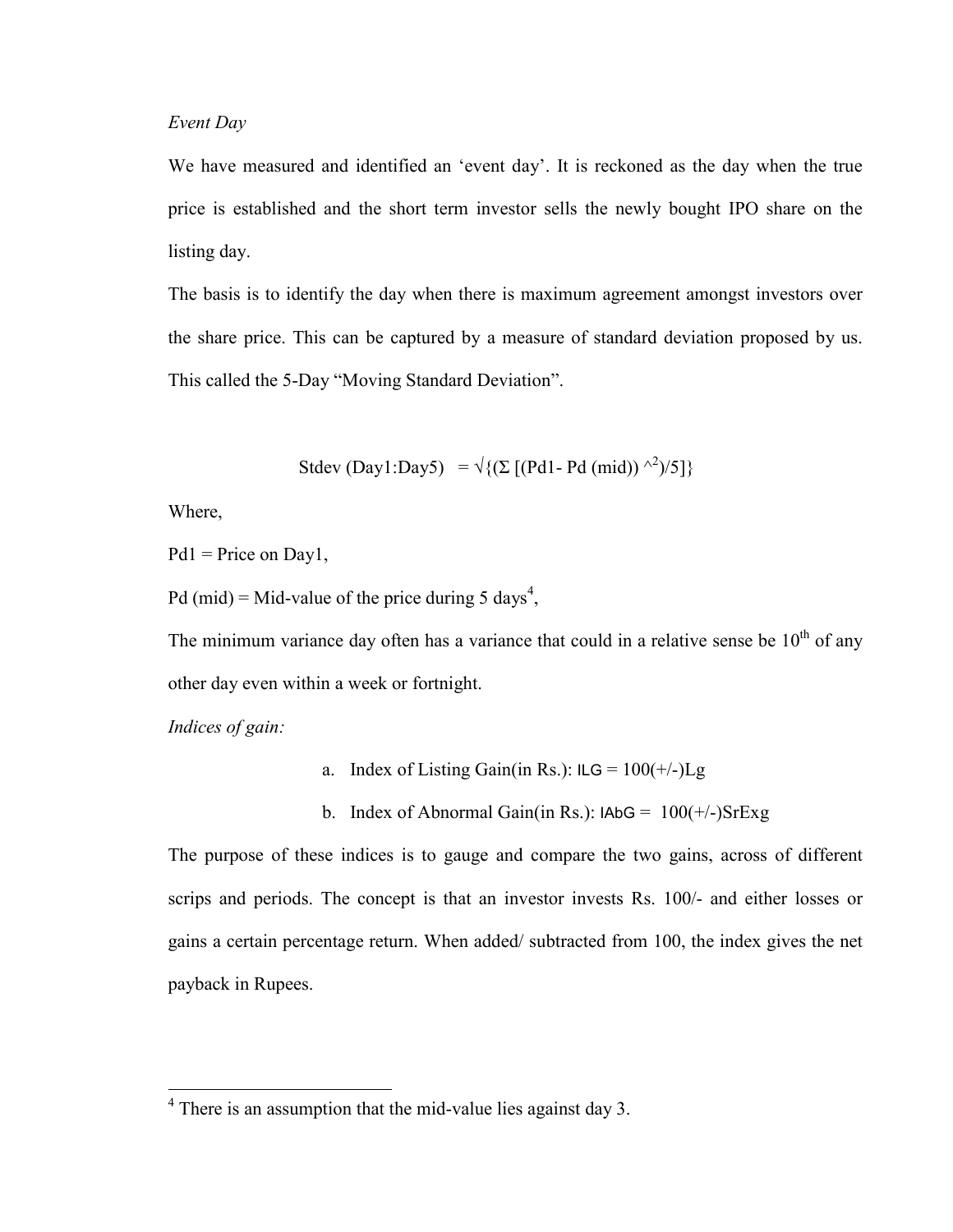# Section V: Results

The following Table 1 & 2, which show our consolidated results. Tables 5 & 6 give a general overview of the selected sample of IPOs.

The following propositions were tested and were found to be true.

- 1. Clearly, one of the days within a month has minimum 5-day standard deviation. The range of the 'event day' this day varies from one week to three weeks. This day is unique. There is no other day that has similarly low standard deviation. The observation of the price trend also corroborates this fact.
- 2. The listing gains are more than the short run excess gains (Tables 1  $\&$  2). This is corroborated by the t-tests which show that there are statistically significant differences between the two returns (as displayed by the indices of gain). In the first period we had tried a t-test with equal variance but in fact the variances differed. Therefore, in this case we used a t-test with unequal variances. This shows that irrespective of boom or downturn the listing gain is greater than short-run excess gain. The only difference is that during boom the difference is more (60%) as compared to downturn (32%). Moreover, it shows that during boom variance of listing gains is much greater (12 times). This may be because under such conditions pricing becomes even more arbitrary. 'Insiders' are able to push listing gains even further. However, it is interesting to note that despite this uncertainty (high variance) the listing gain is statistically significantly greater than short-run excess gain.
- 3. None of the shares that have a high listing gain have a rising price trend. Most of them have negative trends that are statistically significant daily exponential growth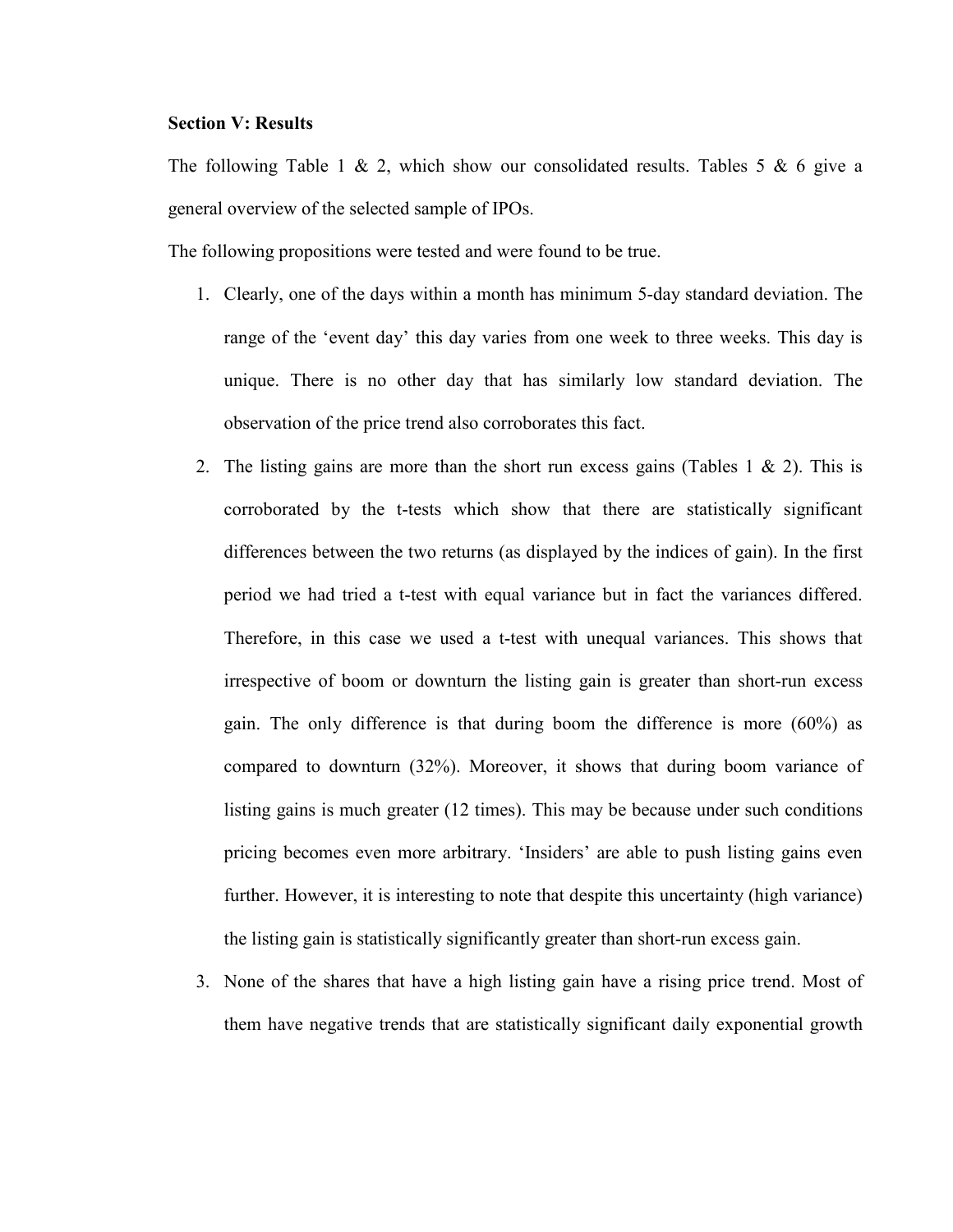rates or are deemed to be zero because they are statistically insignificant (Tables 4 &

5).

# Table 1

| Jan. to July 2007 |        |          |        |             |
|-------------------|--------|----------|--------|-------------|
| <b>IPO</b><br>LG  |        | AbG      | ILG    | <b>IAbG</b> |
| Auto              | 27.86  | 51.57    | 127.86 | 151.57      |
| Techno            | 33.33  | $-1.36$  | 133.33 | 98.64       |
| <b>DLF</b>        | 11.22  | 4.84     | 111.22 | 104.84      |
| Visal             | 190.51 | $-4.8$   | 290.51 | 95.2        |
| <b>Nit</b>        | 172.1  | $-5.41$  | 272.1  | 94.59       |
| For               | 1.85   | $-20.35$ | 101.85 | 79.65       |
| <b>ICRA</b>       | 163.63 | 18.11    | 263.63 | 118.11      |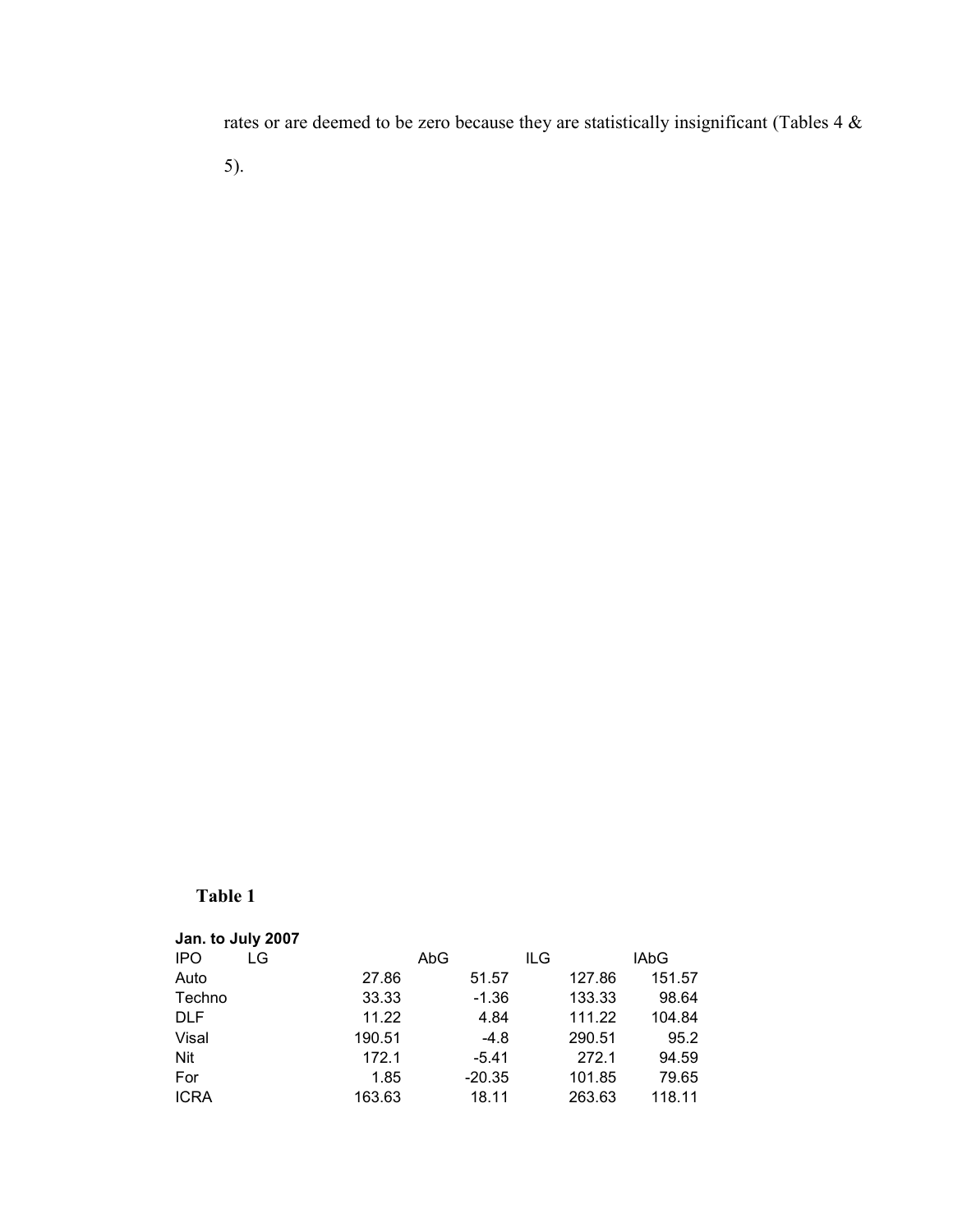| <b>Bina</b> | 2.66    | -11.71  | 102.66      | 88.29    |
|-------------|---------|---------|-------------|----------|
| <b>IDEA</b> | 22.66   | 9.08    | 122.66      | 109.08   |
| Raj         | $-4.02$ | $-29.3$ | 95.98       | 70.7     |
| <b>PFC</b>  | 40.47   | 0.41    | 140.47      | 100.41   |
| Red         | 54.33   | $-6.53$ | 154.33      | 93.47    |
|             |         |         | 159.7166667 | 100.3792 |

## Jan. to July 2007

| t-Test: Two-Sample Assuming Unequal Variances |             |                        |  |
|-----------------------------------------------|-------------|------------------------|--|
|                                               | ILG         | <b>IAbG</b>            |  |
| Mean                                          | 159.7166667 | 100.3791667            |  |
| Variance                                      |             | 5185.17677 418.0260992 |  |
| Observations                                  | 12          | 12                     |  |
| <b>Hypothesized Mean</b><br><b>Difference</b> | 0           |                        |  |
| df                                            | 13          |                        |  |
| t Stat                                        | 2.746007344 |                        |  |
| $P(T \le t)$ one-tail                         | 0.008332241 |                        |  |
| t Critical one-tail                           | 1.770933383 |                        |  |
| $P(T \le t)$ two-tail                         | 0.016664482 |                        |  |
| t Critical two-tail                           | 2.160368652 |                        |  |
|                                               |             |                        |  |

# Table 2

| Jan. to July<br>2008 |    |       |     |          |        |        |
|----------------------|----|-------|-----|----------|--------|--------|
|                      | LG |       | AbG |          | ILG    | IAbG   |
| FU                   |    | 41.3  |     | $-13.17$ | 141.3  | 86.83  |
| <b>TWL</b>           |    | 33.33 |     | 9        | 133.33 | 109    |
| <b>IRB</b>           |    | 8.1   |     | 11.47    | 108.1  | 111.47 |
| <b>ON</b>            |    | 31.39 |     | 13.54    | 131.39 | 113.54 |
| <b>SR</b>            |    | 25.66 |     | $-14.33$ | 125.66 | 85.67  |
| <b>BGR</b>           |    | 92.22 |     | -16.36   | 192.22 | 83.64  |
| <b>RP</b>            |    | 17.77 |     | $-6.31$  | 117.77 | 93.69  |
| <b>BRI</b>           |    | 25.61 |     | $-8.11$  | 125.61 | 91.89  |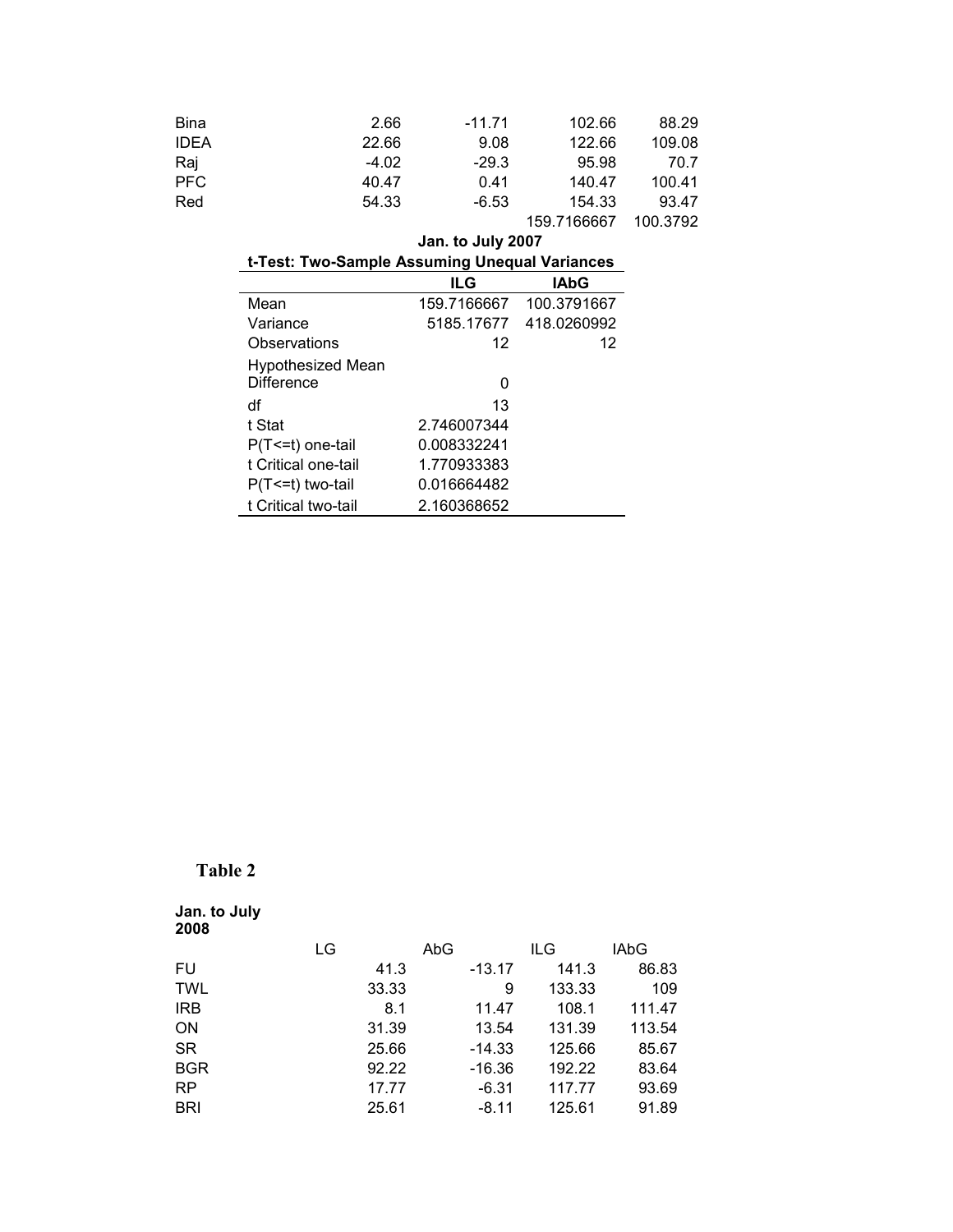| GO.        | 15.23 | $-1.16$ | 115.23 | 98.84             |
|------------|-------|---------|--------|-------------------|
| <b>KNR</b> | 23.52 | -44.92  | 123.52 | 55.08             |
| VG         | 20.67 | 6.37    | 120.67 | 106.37            |
| REC.       | 23.71 | 37.18   | 123.71 | 137.18            |
|            |       |         |        | 129.8758 97.76667 |

| Jan. to July 2008                           |  |
|---------------------------------------------|--|
| t-Test: Two-Sample Assuming Equal Variances |  |

|                     | <b>ILG</b>  | <b>IAbG</b> |
|---------------------|-------------|-------------|
| Mean                | 129.8758333 | 97.76666667 |
| Variance            | 460.5364811 | 411.8323697 |
| Observations        | 12          | 12          |
| Pooled Variance     | 436.1844254 |             |
| Hypothesized        |             |             |
| Mean Difference     | 0           |             |
| Df                  | 22          |             |
| t Stat              | 3.765906927 |             |
| P(T<=t) one-tail    | 0.000532832 |             |
| t Critical one-tail | 1.717144335 |             |
| P(T<=t) two-tail    | 0.001065663 |             |
| t Critical two-tail | 2.073873058 |             |

| Table 3                              |
|--------------------------------------|
| <b>Profile of Selected IPOs from</b> |
| <b>Jan. 2007- July 2008</b>          |

| S.no | Name of the<br>company | Price<br><b>Trend</b> | Event<br>day |
|------|------------------------|-----------------------|--------------|
|      | Autoline               |                       |              |
|      | industries ltd         |                       |              |
|      |                        | <∪                    | 14           |
|      | Technocraft            |                       |              |
|      | industries ltd         |                       |              |
|      |                        |                       |              |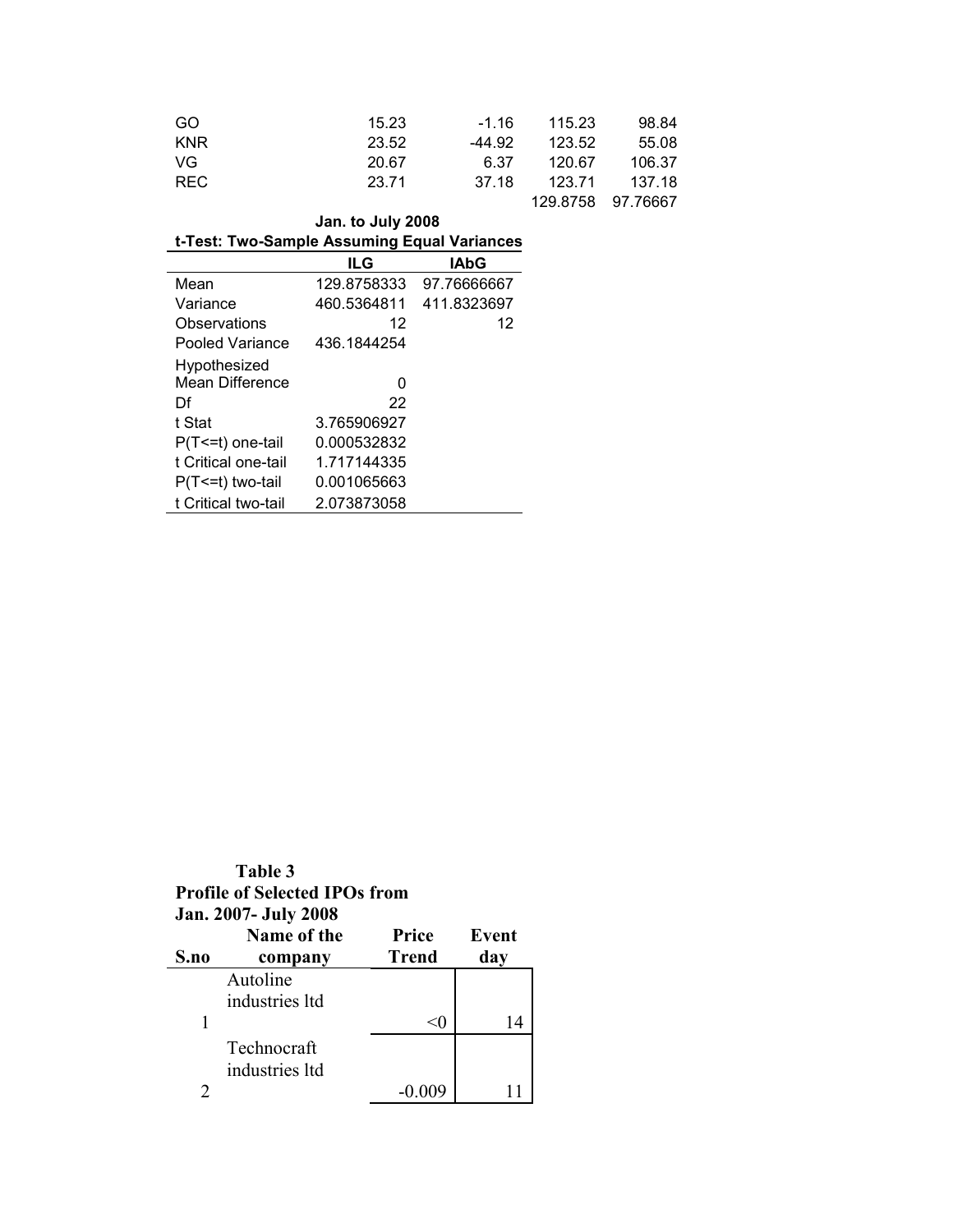|                | Redington India               |                |    |
|----------------|-------------------------------|----------------|----|
| 3              | Ltd.                          | $-.011$        | 14 |
|                | Power Finance                 |                |    |
|                | Corporation Ltd               |                |    |
| $\overline{4}$ |                               | $-.002$        | 14 |
|                | Raj Television<br>Network Ltd |                |    |
| 5              |                               | $-0.006$       | 26 |
|                | Idea Cellular Ltd             |                |    |
| 6              |                               | 0.008          | 6  |
|                | <b>Binani Cement</b><br>Ltd.  |                |    |
| 7              |                               | $-0.0023$      | 22 |
|                | <b>ICRA Ltd</b>               |                |    |
| 8              |                               | 0.0027         | 33 |
|                | Fortis Health<br>Care Ltd     |                |    |
| 9              |                               | $-0.005$       | 31 |
|                | Nitin Fire<br>Protection      |                |    |
| 10             | <b>Industry Ltd</b>           |                |    |
|                |                               | $<$ 0          | 16 |
|                | Vishal Retail Ltd             |                |    |
| 11             |                               | $-0.006$       | 12 |
| 12             | DLF Ltd                       | $\overline{0}$ | 19 |
|                |                               |                |    |

Table 4 Profile of Selected IPOs from Dec. 2007-May 2008

|      | Name of the |           | <b>Price Event</b> |
|------|-------------|-----------|--------------------|
| S.no | company     | Trend day |                    |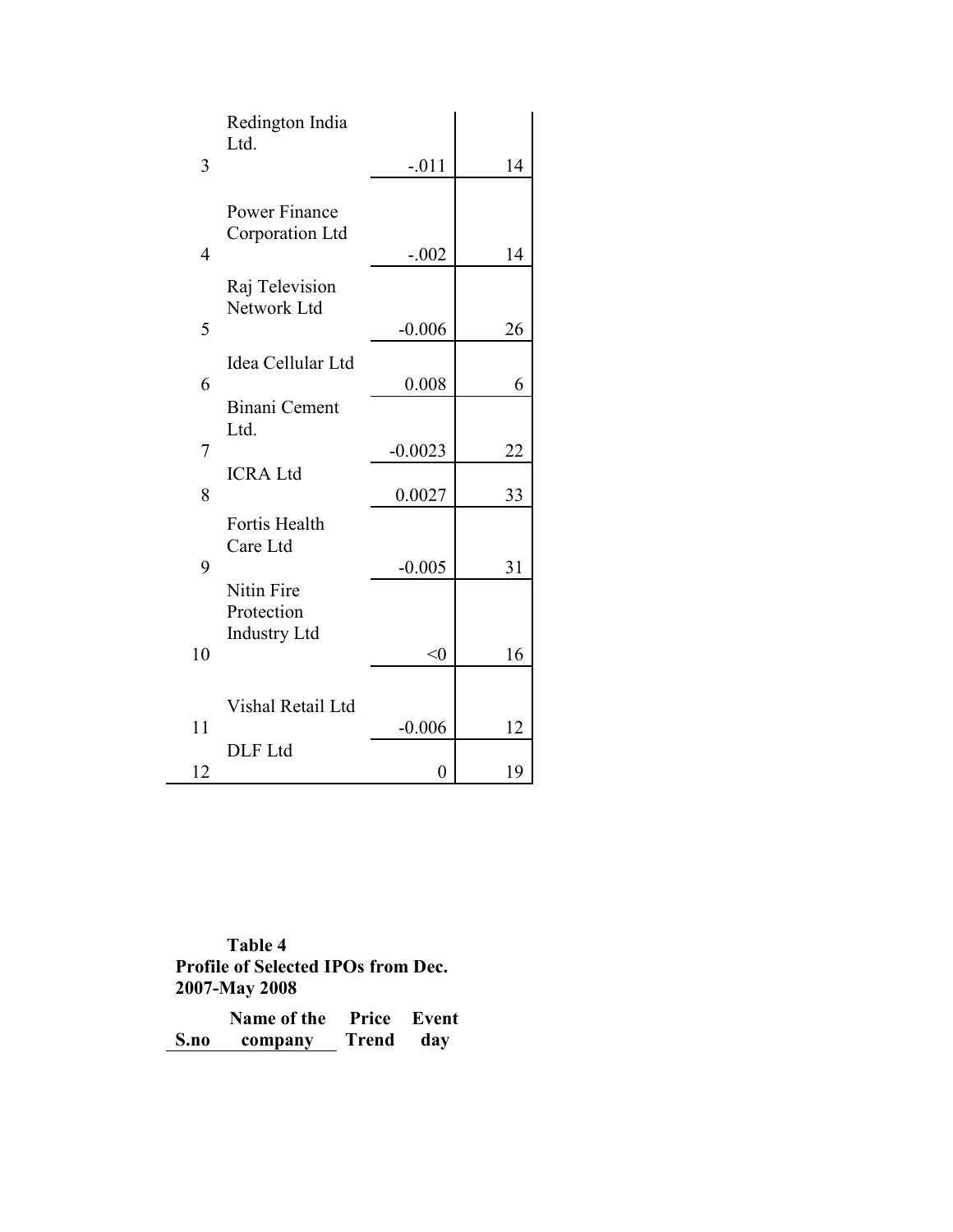| 1              | Rpower Ltd.               | $-0.005$       | 8  |
|----------------|---------------------------|----------------|----|
|                | Rural                     |                |    |
|                | Electrical                |                |    |
|                | Corporation               |                |    |
| $\overline{2}$ | Ltd                       | 0.004          | 15 |
|                | Future                    |                |    |
| 3              | Capital Ltd.              | $-0.02$        | 19 |
|                | Titagarh                  |                |    |
|                | Wagon                     |                |    |
| $\overline{4}$ | Wheel Ltd                 | $\overline{0}$ | 26 |
|                | <b>IRB</b>                |                |    |
|                | Infrastructure            |                |    |
|                | Developers                |                |    |
| 5              | Ltd.                      | $-0.008$       | 7  |
|                | V-guard                   |                |    |
|                | Industries                |                |    |
| 6              | Ltd.                      | $\overline{0}$ | 18 |
|                | <b>Shriram EPC</b>        |                |    |
| 7              | Ltd.                      | $-0.01$        | 27 |
|                | On Mobile                 |                |    |
| 8              | Ltd.                      | $\overline{0}$ | 25 |
|                | <b>KNR</b>                |                |    |
| 9              | Construction              |                |    |
|                | Ltd.                      | $-0.03$        | 7  |
| 10             | <b>BGR</b> Energy<br>Ltd. |                |    |
|                |                           | $-0.01$        | 19 |
|                | Gokul Refoil              |                |    |
|                | and Solvent               |                |    |
| 11             | Ltd.                      | $\overline{0}$ | 20 |
| 12             | Brigade Ltd.              | $-0.01$        | 10 |

Table 5

1 Jan. 2007 to 31 July 2007

|         |       |               |      |             |             |       |       | Hig  |       |          | No. of |        |           |
|---------|-------|---------------|------|-------------|-------------|-------|-------|------|-------|----------|--------|--------|-----------|
| Name of |       |               |      | Lower       | Upper       |       | List/ |      |       |          | times  | No. of |           |
| the     | Issue | Issue         | List | Price       | Price       | Issue | Op.   | pric | U.    |          | overs  | shares | \urnover  |
| company | Open  | $\bigcap$ ose | Date | <b>Band</b> | <b>Band</b> | Price | Price |      | Price | Industry | usbs   | traded | (in lacs) |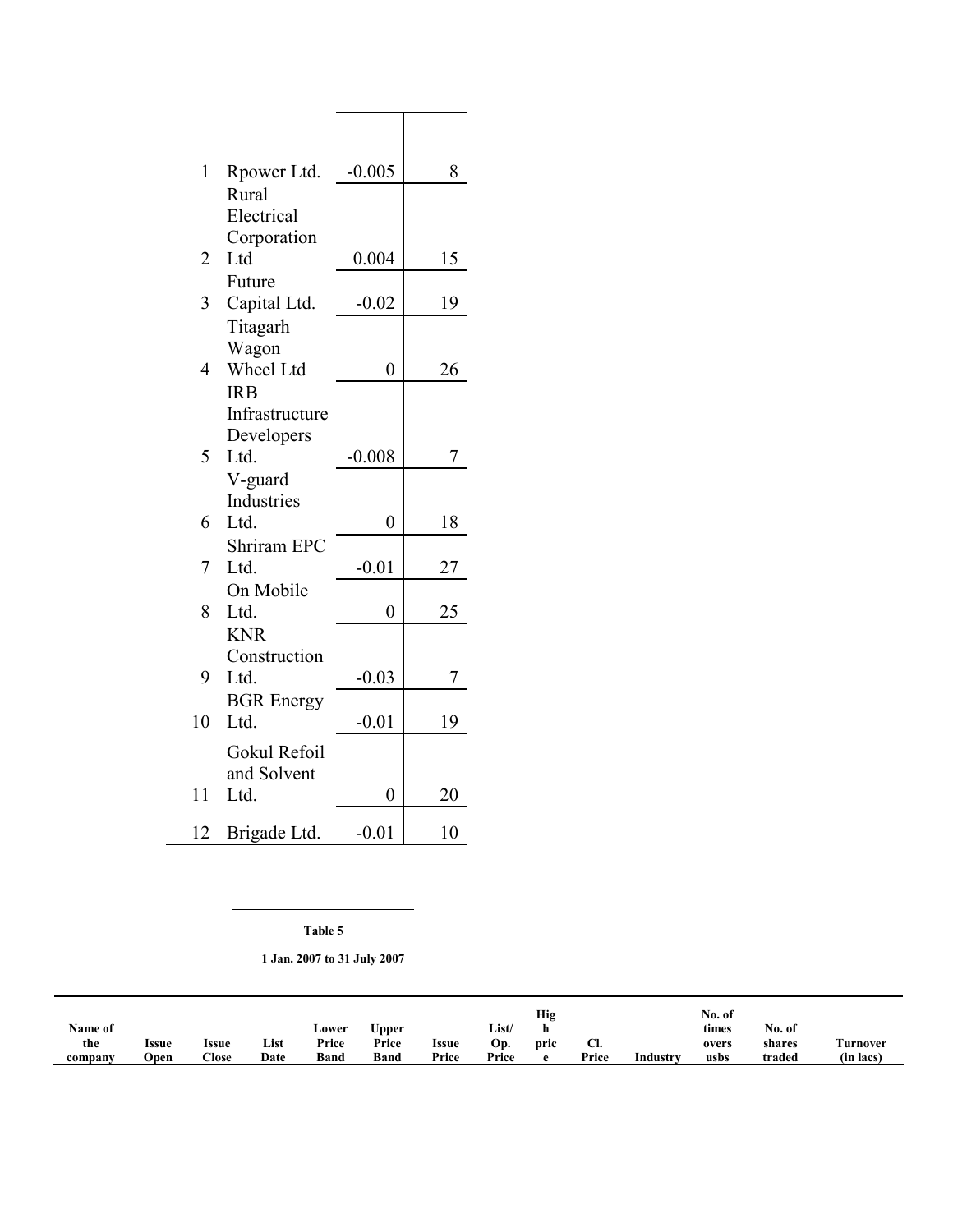| Autoline<br>industries<br>ltd<br>Technocra<br>ft | 08.Jan     | 12.Jan     | 31.Jan    | 200 | 225 | 225 | 230 | 288 | 257.15 | Auto<br>Ancillary                   | 19           | 5335774   | 14248.14111 |
|--------------------------------------------------|------------|------------|-----------|-----|-----|-----|-----|-----|--------|-------------------------------------|--------------|-----------|-------------|
| industries<br>ltd                                | 18.Jan     | $23$ .Jan  | 12.Feb    | 95  | 105 | 105 | 137 | 140 | 100.05 | Steel                               | 11           | 13121403  | 14461.89752 |
| Redington<br>India Ltd.<br>Power<br>Finance      | $22$ . Jan | 25.Jan     | 15.Feb    | 95  | 113 | 113 | 130 | 174 | 163.7  | Computer                            | 43           | 37494246  | 57628.17277 |
| Corporatio<br>n Ltd                              | 31.Jan     | 06.Feb     | 23.Feb    | 73  | 85  | 85  | 113 | 119 | 111.65 | Power                               | 77           | 92113982  | 102264.0167 |
| Raj<br>Television<br>Network<br>Ltd              | 14.Feb     | 23.Feb     | 16.Mar    | 221 | 257 | 257 | 225 | 247 | 226    | Entertain<br>ment                   | 2            | 9967722   | 22264.34584 |
| Idea<br>Cellular<br>Ltd                          | 12.Feb     | 15.Feb     | 09.Mar    | 65  | 75  | 75  | 85  | 92  | 85.7   | Telecom<br>municatio<br>$\mathbf n$ | 50           | 174944156 | 153458.2281 |
| Binani<br>Cement<br>Ltd.                         | 07.May     | $10$ . May | 28. May   | 75  | 85  | 75  | 73  | 77  | 69.05  | cement                              | $\mathbf{1}$ | 7454087   | 5218.074461 |
| <b>ICRA</b> Ltd                                  | 20.Mar     | 23.Mar     | 13.Apr    | 275 | 330 | 330 | 540 | 870 | 803.25 | Miscellan<br>eous                   | 73           | 19108425  | 135690.8365 |
| Fortis<br>Health<br>Care Ltd<br>Nitin Fire       | 16.Apr     | $20.$ Apr  | 09. May   | 92  | 110 | 108 | 110 | 110 | 100.15 | Health<br>care                      | 3            | 22950815  | 23621.01599 |
| Protection<br>Industry<br>Ltd                    | 15.May     | $18$ . May | $05.J$ un | 171 | 190 | 190 | 333 | 517 | 484.85 | Engineeri<br>ng                     | 48           | 16874632  | 76973.34241 |
| Vishal<br>Retail Ltd                             | $11.J$ un  | $13.J$ un  | $04$ .Jul | 230 | 270 | 270 | 473 | 784 | 753.1  | Retail                              | 76           | 19079150  | 142598.6332 |
| DLF Ltd                                          | $11.J$ un  | $14.J$ un  | $05$ .Jul | 500 | 525 | 525 | 527 | 584 | 569.8  | Real<br>Estate                      | 3            | 78025942  | 434669.7882 |

 Table 6 1 Jan. 2008 to 31 July 2008

| Name of |              |       |      | Lower       | Upper       |       | List/        | Hig<br>h | CI.  |          | No.<br>οt<br>time<br>- | No. of |           |
|---------|--------------|-------|------|-------------|-------------|-------|--------------|----------|------|----------|------------------------|--------|-----------|
| the     | <b>Issue</b> | Issue | List | Price       | Price       | Issue | Op.          | pric     | Pric |          | subs                   | shares | Turnover  |
| company | Open         | Close | Date | <b>Band</b> | <b>Band</b> | Price | <b>Price</b> | е        | е    | Industry | cribe                  | traded | (in lacs) |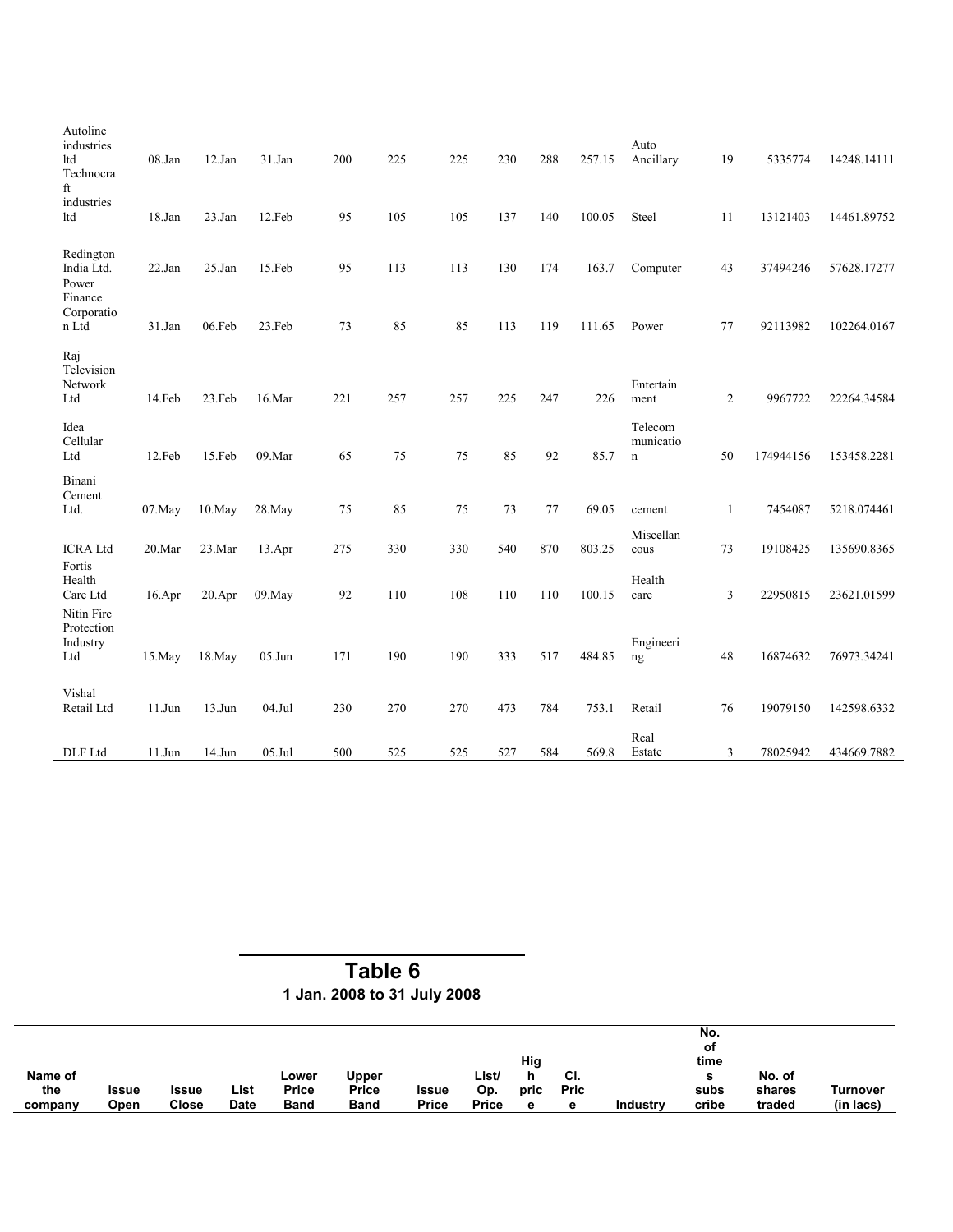| Rpower<br>Ltd.            | $15$ .Jan | 18.Jan     | 11.Feb    | 405 | 450 | 450 | 530  | 530  | 373 | Power           | 62  | 134392544 | 560250   |
|---------------------------|-----------|------------|-----------|-----|-----|-----|------|------|-----|-----------------|-----|-----------|----------|
| Rural<br>Electrical       |           |            |           |     |     |     |      |      |     |                 |     |           |          |
| Corporatio                |           |            |           |     |     |     |      |      |     |                 |     |           |          |
| n Ltd<br>Future           | 19.Feb    | 22.Feb     | 12.Mar    | 90  | 105 | 105 | 125  | 130  | 121 | Finance         | 27  | 111680940 | 136449.7 |
| Capital                   |           |            |           |     |     |     |      |      |     |                 |     |           |          |
| Ltd.                      | 11.Jan    | $16$ . Jan | 01.Feb    | 700 | 765 | 765 | 1044 | 1081 | 908 | Finance         | 132 | 12542842  | 110399.1 |
| Titagarh<br>Wagon         |           |            |           |     |     |     |      |      |     | Enginee         |     |           |          |
| Wheel Ltd                 | 24.Mar    | 27.Mar     | 21.Apr    | 540 | 610 | 540 | 550  | 735  | 707 | ring            | 7   | 5384541   | 36932.19 |
| <b>IRB</b><br>Infrastruct |           |            |           |     |     |     |      |      |     |                 |     |           |          |
| ure                       |           |            |           |     |     |     |      |      |     |                 |     |           |          |
| Developer                 |           |            |           | 185 |     | 185 | 170  | 200  | 189 | Constru         |     | 22521617  |          |
| s Ltd.<br>V-quard         | 31.Jan    | 05.Feb     | 25.Feb    |     | 220 |     |      |      |     | ction           | 4   |           | 41594.6  |
| Industries                |           |            |           |     |     |     |      |      |     | Electrica       |     |           |          |
| Ltd.<br>Shriram           | 18.Feb    | 21.Feb     | 13.Mar    | 80  | 85  | 82  | 82   | 99   | 73  | ls<br>Enginee   | 2   | 19513848  | 16185.66 |
| EPC Ltd.                  | 29.Jan    | 01.Feb     | 20.Feb    | 290 | 310 | 300 | 290  | 377  | 294 | ring            | 4   | 9597045   | 29655.73 |
| On Mobile<br>Ltd.         | 24.Jan    | $29$ . Jan | 19.Feb    | 425 | 450 | 440 | 440  | 579  | 522 | Telecom         | 11  | 25896008  | 136637   |
| <b>KNR</b>                |           |            |           |     |     |     |      |      |     |                 |     |           |          |
| Constructi                |           |            |           |     |     |     |      |      |     | Constru         |     |           |          |
| on Ltd.<br><b>BGR</b>     | 24.Jan    | 29.Jan     | 18.Feb    | 170 | 180 | 170 | 180  | 210  | 154 | ction           | 1   | 5446069   | 8807.56  |
| Energy                    |           |            |           |     |     |     |      |      |     | Enginee         |     |           |          |
| Ltd.<br>Gokul             | 05.Dec    | 12.Dec     | 03.Jan    | 425 | 480 | 480 | 801  | 922  | 901 | ring            | 115 | 8229039   | 73959.8  |
| Refoil and                |           |            |           |     |     |     |      |      |     |                 |     |           |          |
| Solvent                   |           |            |           |     |     |     |      |      |     | Refracto        |     |           |          |
| Ltd.<br><b>Brigade</b>    | 08.May    | 13. May    | $19.J$ un | 175 | 195 | 195 | 203  | 225  | 181 | ries<br>Constru | 4   | 16759269  | 34729.28 |
| Ltd.                      | $10$ .Dec | 13.Dec     | 31.Dec    | 351 | 390 | 390 | 400  | 490  | 379 | ction           | 11  | 6688161   | 25510.85 |

Section V: Conclusion

d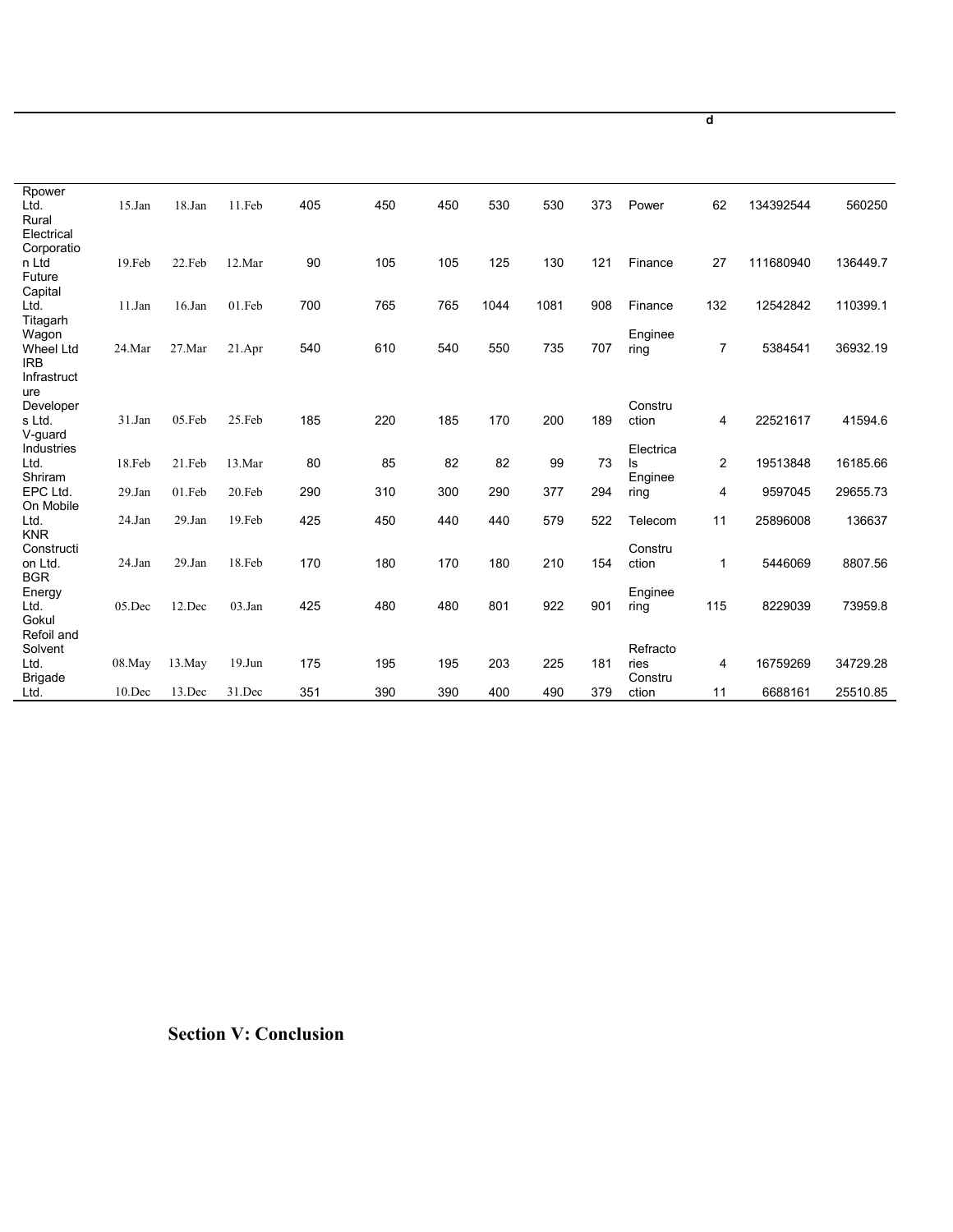The IPO pricing is flawed in as much as it is based on asymmetric information and causes inefficiency and mis-allocation. In the process it distorts market incentives and defeats the purpose of the IPO market which is meant to mobilize real saving for capital formation, through investment in the long term capital market.

The preceding analysis makes it clear that many concepts need revision in IPO literature. Firstly, 'underpricing' needs to be redefined with respect to 'true' price which is an *ex-ante* price and not the issue price which is an ex-post price. Secondly, the concept of 'market period' needs to be explored and understood better. Thirdly, IPO pricing needs to be viewed from the point of view of an 'information theoretic' approach, with special emphasis on 'informational inefficiency' and 'mis-allocation'. Fourth, IPO pricing needs to be seen from the long term perspective of the development of the capital market. Further research needs to be done with a larger data base in the direction laid out above.

# Bibliography